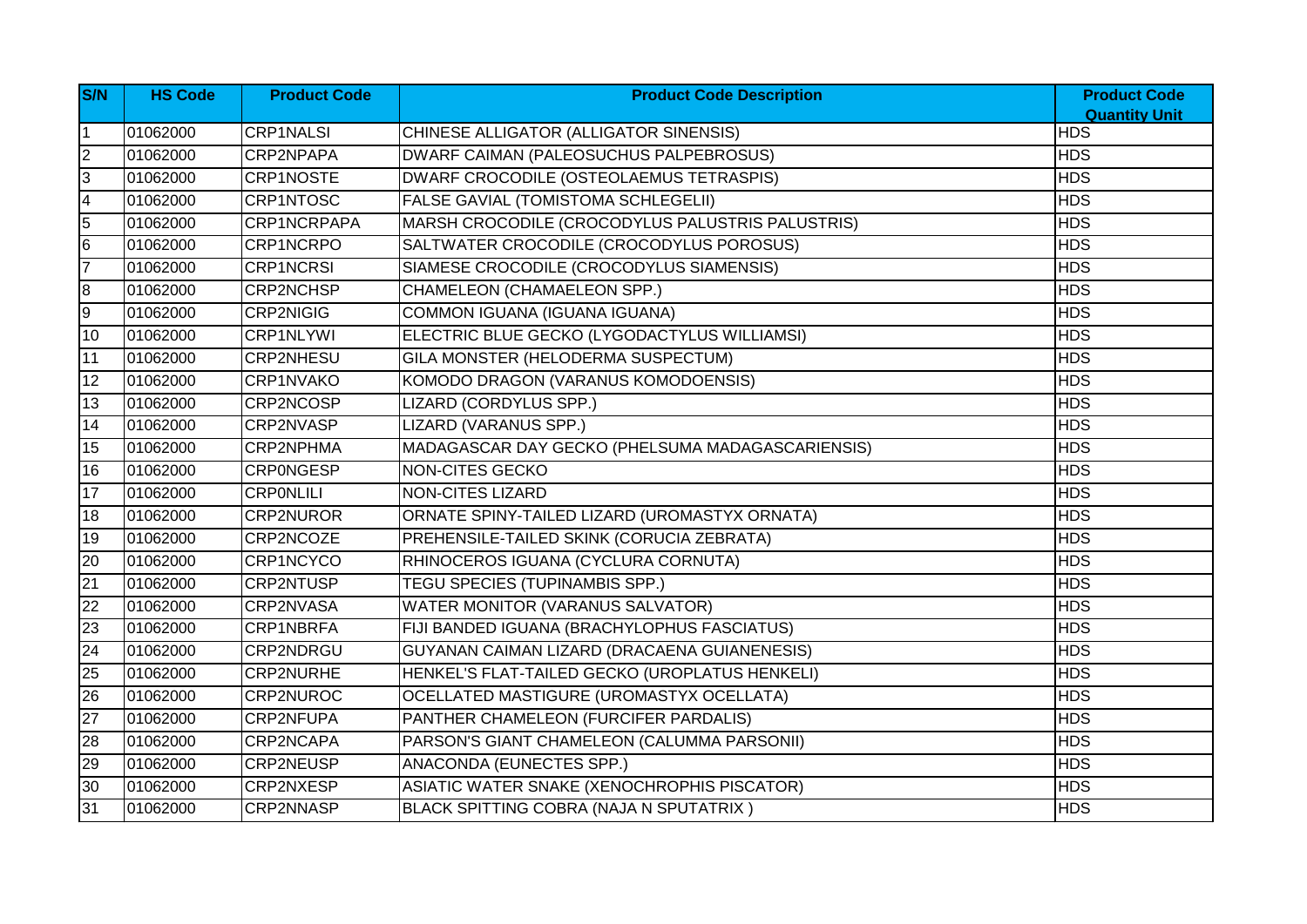| 32 | 01062000 | <b>CRP2NPYBR</b>  | <b>BLOOD PYTHON (PYTHON BRONGERSMAI)</b>             | <b>HDS</b> |
|----|----------|-------------------|------------------------------------------------------|------------|
| 33 | 01062000 | CRP2NCASP         | <b>BOA (CANDOIA SPP.)</b>                            | <b>HDS</b> |
| 34 | 01062000 | CRP2NPYBE         | BORNEO SHORT-TAILED PYTHON (PYTHON BREITENSTEINI)    | <b>HDS</b> |
| 35 | 01062000 | <b>CRP2NPYBI</b>  | <b>BURMESE PYTHON (PYTHON BIVITTATUS)</b>            | <b>HDS</b> |
| 36 | 01062000 | CRP2NNANA         | COBRA (NAJA NAJA SPP.)                               | <b>HDS</b> |
| 37 | 01062000 | CRP2NCOCA         | EMERALD TREE BOA (CORALLUS CANINUS)                  | <b>HDS</b> |
| 38 | 01062000 | <b>CRP2NMOVI</b>  | <b>GREEN TREE PYTHON (MORELIA VIRIDIS)</b>           | <b>HDS</b> |
| 39 | 01062000 | CRP2NOPHA         | KING COBRA (OPHIOPHAGUS HANNAH)                      | <b>HDS</b> |
| 40 | 01062000 | CRP2NTRMA         | MANGSHAN PITVIPER (TRIMERESURUS MANGSHANENSIS)       | <b>HDS</b> |
| 41 | 01062000 | CRP2NNAUSPP       | NEW ZEALAND TREE GECKO (NAULTINUS SPP.)              | <b>HDS</b> |
| 42 | 01062000 | <b>CRPONLISN</b>  | <b>NON-CITES SNAKE</b>                               | <b>HDS</b> |
| 43 | 01062000 | <b>CRP2NAPSP</b>  | PAPUANA PYTHON (APODORA PAPUANA)                     | <b>HDS</b> |
| 44 | 01062000 | CRP2NNAPH         | PHILIPPINE SPITTING COBRA (NAJA PHILIPPINENSIS)      | <b>HDS</b> |
| 45 | 01062000 | <b>CRP2NLISP</b>  | <b>PYTHON (LIASIS SPP.)</b>                          | <b>HDS</b> |
| 46 | 01062000 | <b>CRP2NMOSP</b>  | PYTHON (MORELIA SPP.)                                | <b>HDS</b> |
| 47 | 01062000 | CRP2NPTMU         | <b>RAT SNAKE (PTYAS MUCOSUS)</b>                     | <b>HDS</b> |
| 48 | 01062000 | CRP2NPYRE         | RETICULATED PYTHON (PYTHON RETICULATUS)              | <b>HDS</b> |
| 49 | 01062000 | <b>CRP2NPYREG</b> | ROYAL PYTHON (PYTHON REGIUS)                         | <b>HDS</b> |
| 50 | 01062000 | <b>CRP2NNASA</b>  | SAMAR SPITTING COBRA (NAJA SAMARENSIS)               | <b>HDS</b> |
| 51 | 01062000 | CRP2NPYCU         | SUMATRAN SHORT-TAILED PYTHON (PYTHON CURTUS)         | <b>HDS</b> |
| 52 | 01062000 | <b>CRP2NPYTI</b>  | TIMOR PYTHON (PYTHON TIMORIENSIS)                    | <b>HDS</b> |
| 53 | 01062000 | <b>CRP2NLESP</b>  | WHITE LIPPED PYTHON (LEIOPYTHON SPP.)                | <b>HDS</b> |
| 54 | 01062000 | <b>CRP2NEPCE</b>  | RAINBOW BOA (EPICRATES CENCHRIA)                     | <b>HDS</b> |
| 55 | 01062000 | <b>CRP2NALGI</b>  | ALDABRA GIANT TORTOISE (ALDABRACHELYS GIGANTEA)      | <b>HDS</b> |
| 56 | 01062000 | <b>CRP2NGEGI</b>  | ALDABRA GIANT TORTOISE (GEOCHELONE GIGANTEA)         | <b>HDS</b> |
| 57 | 01062000 | <b>CRP3NMATE</b>  | ALLIGATOR SNAPPING TURTLE (MACROCLEMYS TEMMINCKII)   | <b>HDS</b> |
| 58 | 01062000 | CRP2NMAAN         | ANNAM LEAF TURTLE (MAUREMYS ANNAMENSIS)              | <b>HDS</b> |
| 59 | 01062000 | CRP2NMAEM         | ASIAN TORTOISE (MANOURIA EMYS)                       | <b>HDS</b> |
| 60 | 01062000 | <b>CRPONCYDE</b>  | ASIAN-LEAF TURTLE (CYCLEMYS DENTA)                   | <b>HDS</b> |
| 61 | 01062000 | <b>CRP2NCYDE</b>  | ASIAN-LEAF TURTLE (CYCLEMYS DENTATA)                 | <b>HDS</b> |
| 62 | 01062000 | <b>CRP2NSABE</b>  | BEAL'S EYED TURTLE (SACALIA BEALEI)                  | <b>HDS</b> |
| 63 | 01062000 | CRP1NPLME         | <b>BIG-HEADED TURTLE (PLATYSTERNON MEGACEPHALUM)</b> | <b>HDS</b> |
| 64 | 01062000 | <b>CRP2NPLNE</b>  | BIG-HEADED TURTLE (PLATYSTERNON MEGACEPHALUM)        | <b>HDS</b> |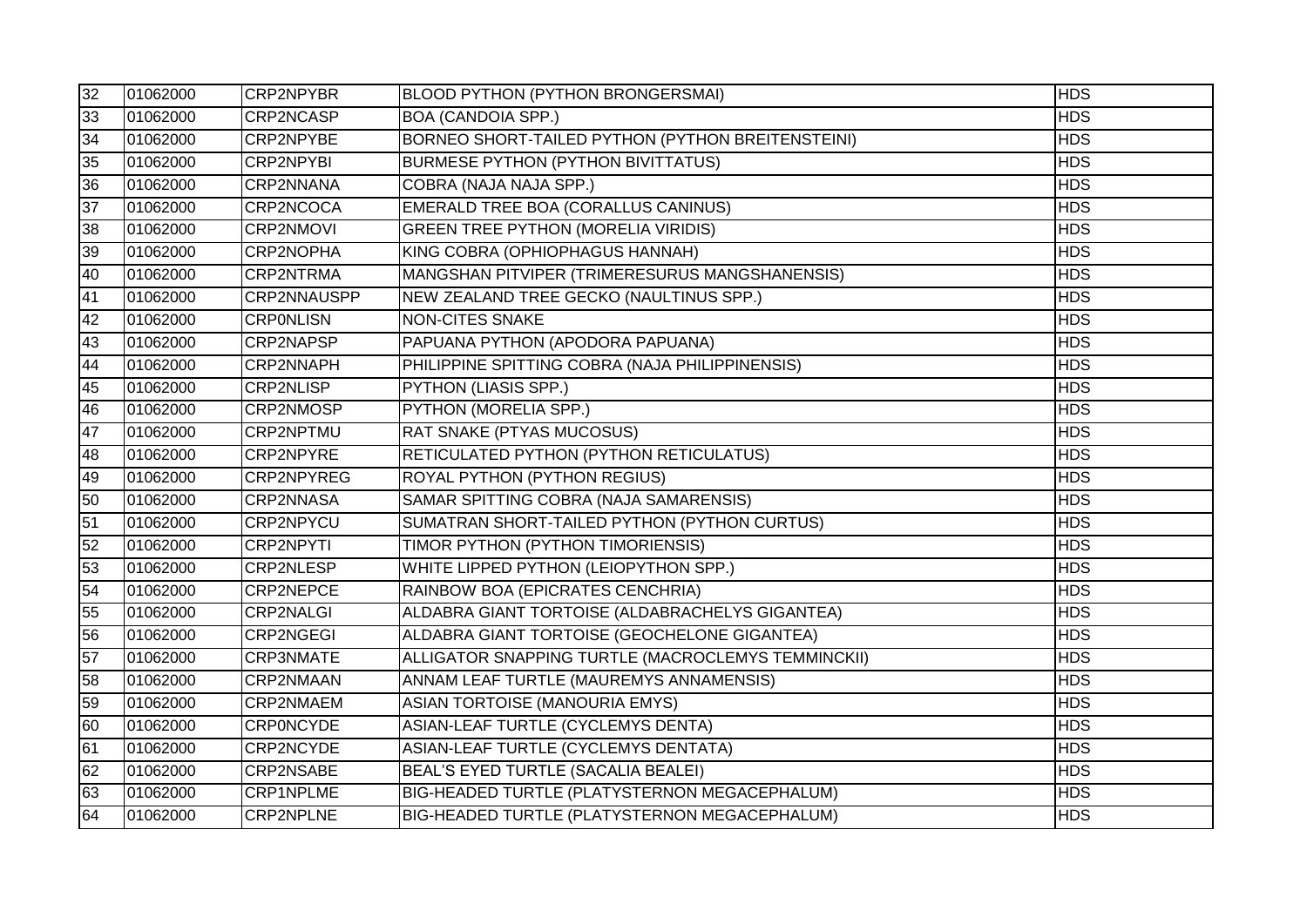| 65 | 01062000 | <b>CRP1NGEHA</b> | BLACK POND TURTLE (GEOCLEMYS HAMILTONII)                 | <b>HDS</b> |
|----|----------|------------------|----------------------------------------------------------|------------|
| 66 | 01062000 | CRP2NGEOSPE      | BLACK-BREASTED HILL TURTLE (GEOEMYDA SPENGLERI)          | <b>HDS</b> |
| 67 | 01062000 | <b>CRP2NEMBL</b> | BLANDING'S TURTLE (EMYDOIDEA BLANDINGII)                 | <b>HDS</b> |
| 68 | 01062000 | CRP2NORBO        | BORNEO RIVER TURTLE (ORLITIA BORNENSIS)                  | <b>HDS</b> |
| 69 | 01062000 | <b>CRP1NCHVA</b> | BURMESE NARROW-HEADED SOFTSHELL TURTLE (CHITRA VANDIJKI) | <b>HDS</b> |
| 70 | 01062000 | <b>CRP2NNIFO</b> | BURMESE PEACOCK SOFTSHELL TURTLE (NILSSONIA FORMOSA)     | <b>HDS</b> |
| 71 | 01062000 | <b>CRP2NBATR</b> | BURMESE ROOFED TURTLE (BATAGUR TRIVITTATA)               | <b>HDS</b> |
| 72 | 01062000 | <b>CRP1NGEPL</b> | BURMESE STAR TORTOISE (GEOCHELONE PLATYNOTA)             | <b>HDS</b> |
| 73 | 01062000 | <b>CRP2NGEPL</b> | BURMESE STAR TORTOISE (GEOCHELONE PLATYNOTA)             | <b>HDS</b> |
| 74 | 01062000 | <b>CRP3NMASI</b> | CHINESE STRIPE-NECKED TURTLE (MAUREMYS SINENSIS)         | <b>HDS</b> |
| 75 | 01062000 | <b>CRP2NVISI</b> | COCHINE FOREST CANE TURTLE (VIJAYACHELYS SILVATICA)      | <b>HDS</b> |
| 76 | 01062000 | <b>CRPONCHSE</b> | COMMON SNAPPING TURTLE (CHELYDRA SERPENTINA)             | <b>HDS</b> |
| 77 | 01062000 | <b>CRP2NHATH</b> | CROWNED RIVER TURTLE (HARDELLA THURJII)                  | <b>HDS</b> |
| 78 | 01062000 | CRP2NCYSP        | CYCLEMYS SPECIES (CYCLEMYS SPP.)                         | <b>HDS</b> |
| 79 | 01062000 | <b>CRP2NMATE</b> | DIAMONDBACK TERRAPIN (MALACLEMYS TERRAPIN)               | <b>HDS</b> |
| 80 | 01062000 | <b>CRPONAPFE</b> | FLORIDA SOFTSHELL TURTLE (APALONE FEROX)                 | <b>HDS</b> |
| 81 | 01062000 | <b>CRP2NINFO</b> | FORSTEN'S TORTOISE (INDOTESTUDO FORSTENII)               | <b>HDS</b> |
| 82 | 01062000 | CRP2NSAQU        | FOUR-EYED TURTLE (SACALIA QUADRIOCELLATA)                | <b>HDS</b> |
| 83 | 01062000 | <b>CRP2NTEHE</b> | HERMANN'S TORTOISE (TESTUDO HERMANNI)                    | <b>HDS</b> |
| 84 | 01062000 | <b>CRP2NPEAX</b> | HUNAN SOFTSHELL TURTLE (PELODISCUS AXENARIA)             | <b>HDS</b> |
| 85 | 01062000 | <b>CRP2NMETR</b> | INDIAN BLACK TURTLE (MELANOCHELYS TRIJUGA)               | <b>HDS</b> |
| 86 | 01062000 | CRP2NMOPE        | INDIAN EYED TURTLE (MORENIA PETERSI)                     | <b>HDS</b> |
| 87 | 01062000 | CRP2NMAUJAP      | JAPANESE POND TURTLE (MAUREMYS JAPONICA)                 | <b>HDS</b> |
| 88 | 01062000 | <b>CRP2NNILE</b> | LEITH'S SOFTSHELL TURTLE (NILSSONIA LEITHII)             | <b>HDS</b> |
| 89 | 01062000 | CRP2NGEPA        | LEOPARD TORTOISE (GEOCHELONE PARDALIS)                   | <b>HDS</b> |
| 90 | 01062000 | CRP2NPEPA        | LESSER CHINESE SOFTSHELL TURTLE (PELODISCUS PARVIFORMIS) | <b>HDS</b> |
| 91 | 01062000 | <b>CRP1NPYPL</b> | MADAGASCAR FLAT-SHELLED TORTOISE (PYXIS PLANICAUDA)      | <b>HDS</b> |
| 92 | 01062000 | CRP2NCUAM        | MALAYAN BOX TURTLE (CUORA AMBOINENSIS)                   | <b>HDS</b> |
| 93 | 01062000 | CRP2NDOSU        | MALAYAN SOFT-SHELLED TURTLE (DOGONIA SUBPLANA)           | <b>HDS</b> |
| 94 | 01062000 | <b>CRPONTUSP</b> | NON-CITES TURTLE/TORTOISE                                | <b>HDS</b> |
| 95 | 01062000 | CRP2NPEMA        | NORTHERN CHINESE SOFTSHELL TURTLE (PELODISCUS MAACKII)   | <b>HDS</b> |
| 96 | 01062000 | CRP2NCABO        | PAINTED TERRAPIN (CALLAGUR BORNEOENSIS)                  | <b>HDS</b> |
| 97 | 01062000 | CRP2NCAIN        | PIG-NOSED TURTLE (CARETTOCHELYS INSCULPTA)               | <b>HDS</b> |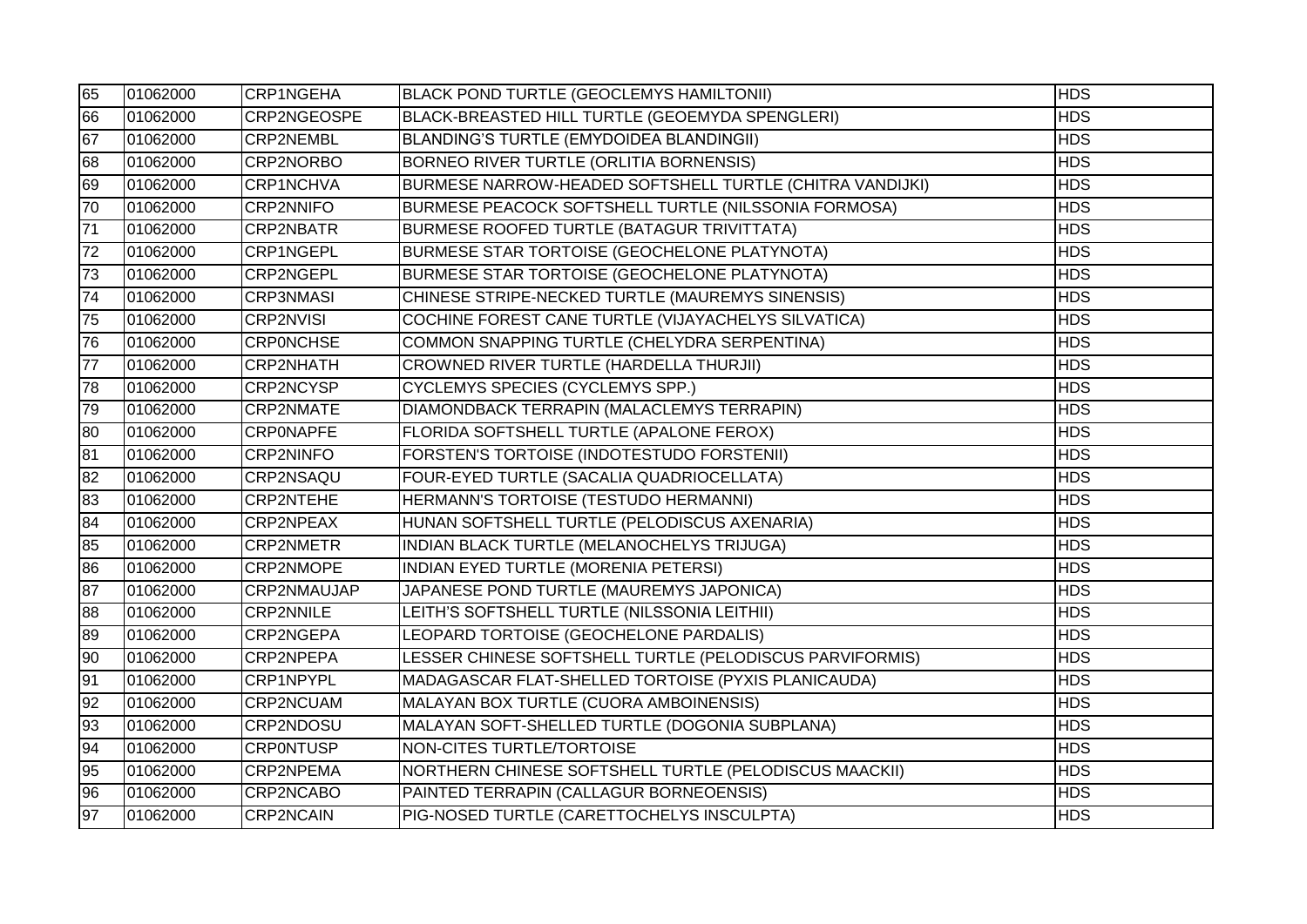| 98  | 01062000 | <b>CRP2NBAKA</b>   | RED-CROWNED ROOFED TURTLE (BATAGUR KACHUGA)                    | <b>HDS</b> |
|-----|----------|--------------------|----------------------------------------------------------------|------------|
| 99  | 01062000 | CRP2NGECA          | RED-FOOTED TORTOISE (GEOCHELONE CARBONARIA)                    | <b>HDS</b> |
| 100 | 01062000 | <b>CRP2NMAUNIG</b> | RED-NECKED POND (MAUREMYS NIGRICANS)                           | <b>HDS</b> |
| 101 | 01062000 | CRP2NCHMC          | ROTI ISLAND SNAKE-NECKED TURTLE (CHELODINA MCCORDI)            | <b>HDS</b> |
| 102 | 01062000 | CRP2NGEOJAP        | RYUKYU BLACK-BREASTED LEAF TURTLE (GEOEMYDA JAPONICA)          | <b>HDS</b> |
| 103 | 01062000 | <b>CRP1NCHCH</b>   | SOUTHEAST ASIAN NARROW-HEADED SOFTSHELL TURTLE (CHITRA CHITRA) | <b>HDS</b> |
| 104 | 01062000 | CRP1NBAAF          | SOUTHERN RIVER TERRAPIN (BATAGUR AFFINIS)                      | <b>HDS</b> |
| 105 | 01062000 | <b>CRPONAPSP</b>   | SPINY SOFT-SHELL TURTLE (APALONE SPINIFERA)                    | <b>HDS</b> |
| 106 | 01062000 | CRP2NCLGU          | SPOTTED TURTLE (CLEMMYS GUTTATA)                               | <b>HDS</b> |
| 107 | 01062000 | <b>CRP2NTEGR</b>   | SPUR-THIGHED TORTOISE (TESTUDO GRAECA)                         | <b>HDS</b> |
| 108 | 01062000 | <b>CRP2NGEEL</b>   | STAR TORTOISE (GEOCHELONE ELEGANS)                             | <b>HDS</b> |
| 109 | 01062000 | <b>CRP2NPAST</b>   | WATTLE-NECKED SOFTSHELL TURTLE (PALEA STEINDACHNERI)           | <b>HDS</b> |
| 110 | 01062000 | <b>CRP2NRASW</b>   | YANGTZE GIANT SOFTSHELL TURTLE (RAFETUS SWINHOEI)              | <b>HDS</b> |
| 111 | 01062000 | CRP2NGEDE          | YELLOW-FOOTED TORTOISE (GEOCHELONE DENTICULATA)                | <b>HDS</b> |
| 112 | 01062000 | <b>CRP2NINEL</b>   | YELLOW-HEADED TORTOISE (INDOTESTUDO ELONGATA)                  | <b>HDS</b> |
| 113 | 01062000 | <b>CRP2NPOUN</b>   | YELLOW-SPOTTED RIVER TURTLE (PODOCNEMIS UNIFILIS)              | <b>HDS</b> |
| 114 | 05069000 | CRP2QCACRFU        | BROWN CAIMAN (CAIMAN CROCODILUS FUSCUS) BONE                   | <b>PCS</b> |
| 115 | 05071000 | CMP1NLOAF          | AFRICAN ELEPHANT (LOXODONTA AFRICANA) IVORY                    | <b>PCS</b> |
| 116 | 05071000 | CMP1NELMA          | ASIAN ELEPHANT (ELEPHAS MAXIMUS) IVORY                         | <b>PCS</b> |
| 117 | 05071000 | <b>CMP1NDIBI</b>   | BLACK RHINOCEROS (DICEROS BICORNIS) HORN                       | <b>PCS</b> |
| 118 | 05071000 | <b>CMP1NCESI</b>   | WHITE RHINOCEROS (CERATOTHEERIUM SIMUM) HORN                   | <b>PCS</b> |
| 119 | 05071000 | <b>CMP2NCESI</b>   | WHITE RHINOCEROS (CERATOTHEERIUM SIMUM) HORN                   | <b>PCS</b> |
| 120 | 05079020 | CRP2NCYDESH        | ASIAN LEAF TURTLE (CYCLEMYS DENTATA) SHELL                     | <b>KGS</b> |
| 121 | 05079020 | <b>CRPONCYDESH</b> | ASIAN LEAF TURTLE (CYCLEMYS DENTATA) SHELL                     | <b>KGS</b> |
| 122 | 05079020 | <b>CRPONAMSISH</b> | CHINESE SOFT-SHELLED TURTLE (AMYDA SINENSIS) SHELL             | <b>KGS</b> |
| 123 | 05079020 | <b>CRPONTRSISH</b> | CHINESE SOFT-SHELLED TURTLE (TRIONYX SINENSIS) SHELL           | <b>KGS</b> |
| 124 | 05079020 | <b>CRP2NSICRSH</b> | FAT-NECKED TURTLE (SIEBENROCKIELLA CRASSSICOLLIS) SHELL        | <b>KGS</b> |
| 125 | 05079020 | <b>CRP2NCUAMSH</b> | MALAYAN BOX TURTLE (CUORA AMBOINENSIS) SHELL                   | <b>KGS</b> |
| 126 | 05079020 | CRP2NNOPLSH        | MALAYAN FLAT-SHELLED TURTLE (NOTOCHELYS PLATYNOTA) SHELL       | <b>KGS</b> |
| 127 | 05079020 | <b>CRPONTRSC</b>   | RED-EARED SLIDER (TRACHEMYS SCRIPTA ELEGANS) SHELL             | <b>KGS</b> |
| 128 | 05079020 | <b>CRP3NCHRESH</b> | REEVES' TURTLE (CHINEMYS REEVESII) SHELL                       | <b>KGS</b> |
| 129 | 05079020 | <b>CRPONCHSPSH</b> | SNAKE-NECKED TURTLE (CHELODINA SPP.) SHELL                     | <b>KGS</b> |
| 130 | 05079020 | <b>CRP2NTRCASH</b> | SOFT-SHELLED TURTLE (TRIONYX CARTILAGINEUS) SHELL              | <b>KGS</b> |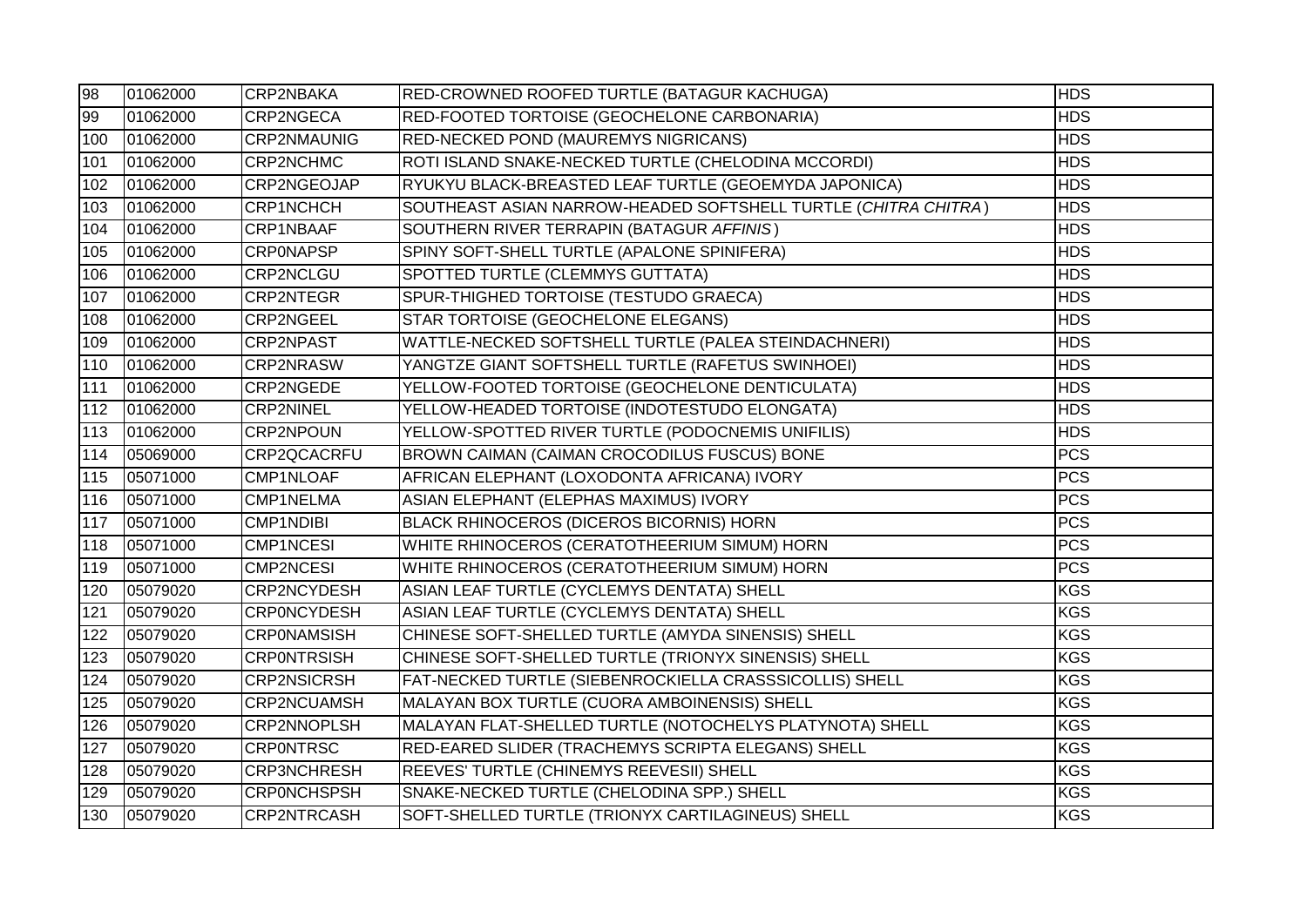| 131 | 05079090 | CMP2NSATAH        | SAIGA ANTELOPE (SAIGA TATARICA) HORN         | KGS        |
|-----|----------|-------------------|----------------------------------------------|------------|
| 132 | 05080020 | <b>CZPONSESH</b>  | <b>NON-CITES SEASHELL</b>                    | <b>PCS</b> |
| 133 | 05080020 | <b>CZP2NTRGI</b>  | GIANT CLAM (TRIDACNA GIGAS)                  | <b>PCS</b> |
| 134 | 05080090 | CZP2NGNSP         | ANEMONE CORAL (GONIOPORA SPECIES)            | <b>PCS</b> |
| 135 | 05080090 | CZP2NTRSP         | BANANA CORAL (TRACHYPHYLLIA SPECIES)         | <b>PCS</b> |
| 136 | 05080090 | CZP2NEUSP         | BEAN/HAMMER CORAL (EUPHYLLIA SPECIES)        | <b>PCS</b> |
| 137 | 05080090 | CZP2NBLSP         | BLAST CORAL (BLASTOMUSSA SPP.)               | <b>PCS</b> |
| 138 | 05080090 | <b>CZP2NHLSP</b>  | BLUE CORAL (HELIOPORA SPECIES)               | <b>PCS</b> |
| 139 | 05080090 | CZP2NPDSP         | <b>BRACKET CORAL (PODABACIA SPECIES)</b>     | <b>PCS</b> |
| 140 | 05080090 | CZP2NLOSP         | BRAIN CORAL (LOBOPHYLLIA SPECIES)            | <b>PCS</b> |
| 141 | 05080090 | CZP2NMONSP        | BRAIN CORAL (MONTASTRAEA SPP.)               | <b>PCS</b> |
| 142 | 05080090 | CZP2NSYSP         | <b>BRAIN CORAL (SYMPHYLLIA SPECIES)</b>      | <b>PCS</b> |
| 143 | 05080090 | CZP2NWESP         | BRAIN CORAL (WELLSOPHYLLIA RADIATA)          | <b>PCS</b> |
| 144 | 05080090 | CZP2NPHSP         | <b>BUBBLE CORAL (PHYSOGYRA SPECIES)</b>      | <b>PCS</b> |
| 145 | 05080090 | CZP2NPLSP         | <b>BUBBLE CORAL (PLEROGYRA SPECIES)</b>      | <b>PCS</b> |
| 146 | 05080090 | CZP2NPESP         | CARNATION CORAL (PECTINIA SPECIES)           | <b>PCS</b> |
| 147 | 05080090 | CZP2NPCSP         | CAULIFLOWER CORAL (POCILLOPORA SPECIES)      | <b>PCS</b> |
| 148 | 05080090 | CZP2NTBSP         | CAVE CORAL (TUBASTRAEA SPECIES)              | <b>PCS</b> |
| 149 | 05080090 | CZP2NDESSP        | COCKSCOMB CUP CORAL (DESMOPHYLLUM SPP.)      | <b>PCS</b> |
| 150 | 05080090 | CZP2NACASP        | CORAL (ACANTHASTREA SPP.)                    | <b>PCS</b> |
| 151 | 05080090 | CZP2NFLASP        | CORAL (FLABELLUM SPP.)                       | <b>PCS</b> |
| 152 | 05080090 | CZP2NMICSP        | CORAL (MICROMUSSA SPP.)                      | <b>PCS</b> |
| 153 | 05080090 | CZP2NSOLSP        | CORAL (SOLENOSMILIA VARIABLEIS)              | <b>PCS</b> |
| 154 | 05080090 | <b>CZP2NTRUSP</b> | CORAL (TRUNCATOFLABELLUM SPP.)               | <b>PCS</b> |
| 155 | 05080090 | CZP2NMESP         | CRISPY-CRUST CORAL (MERULINA SPECIES)        | <b>PCS</b> |
| 156 | 05080090 | CZP2NGASP         | CRYSTAL CORAL (GALAXEA SPP.)                 | <b>PCS</b> |
| 157 | 05080090 | CZP2NALSP         | DAISY CORAL (ALVEOPORA SPONGIOSA)            | <b>PCS</b> |
| 158 | 05080090 | CZP2NTUSP         | DISC CORAL (TURBINARIA SPECIES)              | <b>PCS</b> |
| 159 | 05080090 | CZP2NDISP         | DOUBLE-STAR CORAL (DIPLOASTREA SPECIES)      | <b>PCS</b> |
| 160 | 05080090 | CZP2NCASP         | ELEGANT CORAL (CATALAPHYLLIA SPECIES)        | <b>PCS</b> |
| 161 | 05080090 | CZP2NMISP         | FIRE CORAL (MILLEPORA SPP.)                  | <b>PCS</b> |
| 162 | 05080090 | CZP2NHMSP         | FOX CORAL (HEMENZOPHYLLIA SPECIES)           | <b>PCS</b> |
| 163 | 05080090 | CZP2NSCSP         | HARD CORAL/ALGAE ROCK (SCLERACTINIA SPECIES) | <b>PCS</b> |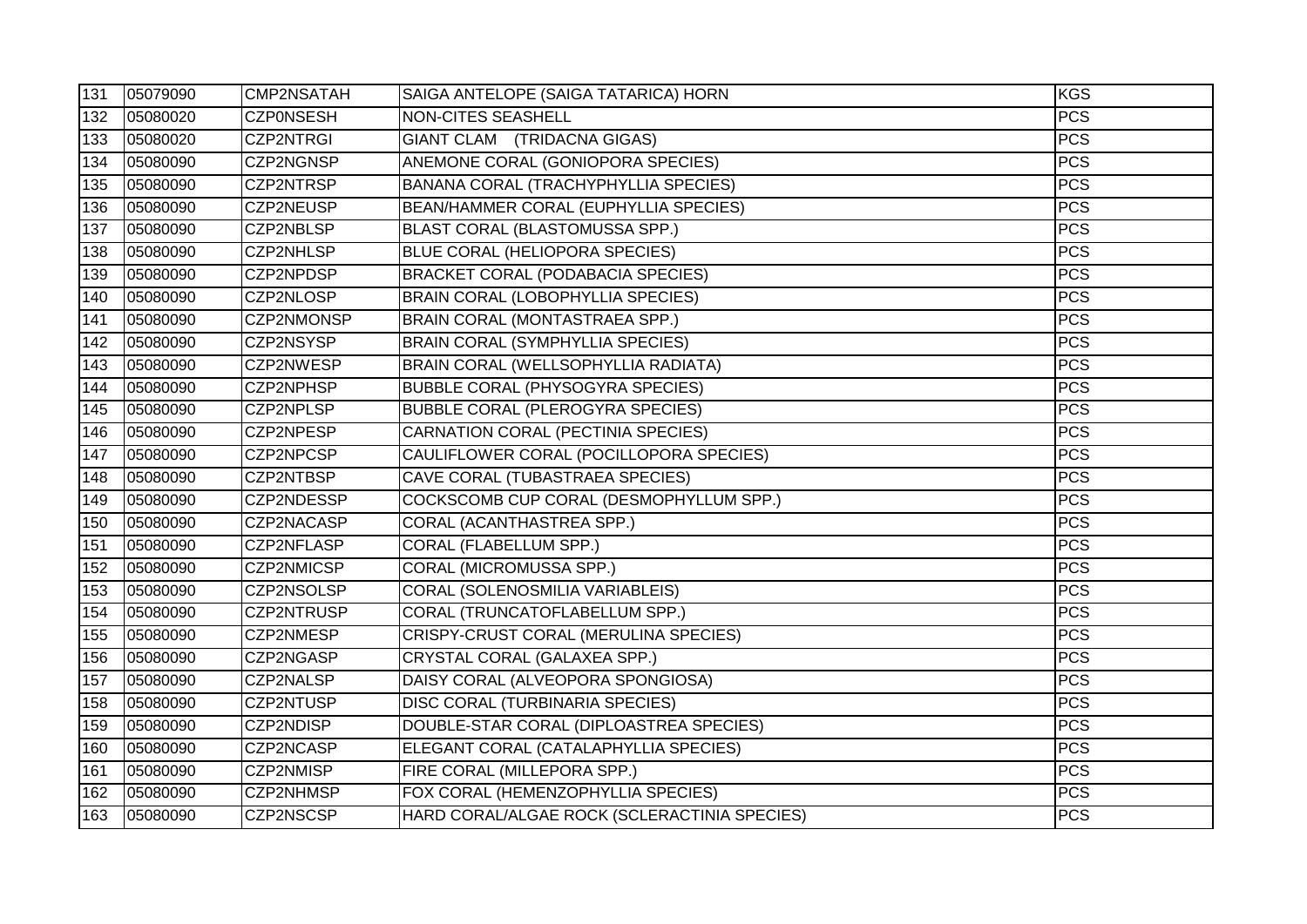| 164 | 05080090 | CZP2NECSP        | <b>HEDGEHOG CORAL (ECHINOPORA SPECIES)</b>   | <b>PCS</b> |
|-----|----------|------------------|----------------------------------------------|------------|
| 165 | 05080090 | CZP2NFASP        | KNOB CORAL (FAVIA SPECIES)                   | PCS        |
| 166 | 05080090 | CZP2NDISSP       | LACE CORAL (DISTICHOPORA SPP.)               | <b>PCS</b> |
| 167 | 05080090 | CZP2NFVSP        | LARGER STAR CORAL (FAVITES SPECIES)          | <b>PCS</b> |
| 168 | 05080090 | CZP2NPVSP        | LEAF CORAL (PAVONA SPECIES)                  | <b>PCS</b> |
| 169 | 05080090 | CZP2NCYSP        | LEATH CORAL (CYNARINA LACRYMALIS)            | <b>PCS</b> |
| 170 | 05080090 | CZP2NGOSP        | LESSER STAR CORAL (GONIASTREA SPECIES)       | <b>PCS</b> |
| 171 | 05080090 | CZP2NMOSP        | LETTUCE CORAL (MONTIPORA SPECIES)            | <b>PCS</b> |
| 172 | 05080090 | CZP2NSCOSP       | MODERN BRAIN (SCOLYMIA SPP.)                 | <b>PCS</b> |
| 173 | 05080090 | CZP2NFUSP        | MUSHROOM CORAL (FUNGIA SPECIES)              | <b>PCS</b> |
| 174 | 05080090 | CZP2NHESP        | MUSHROOM CORAL (HELIOFUNGIA SPECIES)         | <b>PCS</b> |
| 175 | 05080090 | <b>CZP2NHRSP</b> | MUSHROOM CORAL (HERPOLITHA SPECIES)          | <b>PCS</b> |
| 176 | 05080090 | CZP2NPYSP        | MUSHROOM CORAL (POLYPHYLLIA SPECIES)         | <b>PCS</b> |
| 177 | 05080090 | CZP2NSESP        | NEEDLE CORAL (SERIATOPORA SPP.)              | <b>PCS</b> |
| 178 | 05080090 | CZP2NTPSP        | ORGAN PIPE CORAL (TUBIPORA SPECIES)          | <b>PCS</b> |
| 179 | 05080090 | CZP2NCYPSP       | PINEAPPLE CORAL (CYPHASTREA SETAILIA)        | <b>PCS</b> |
| 180 | 05080090 | CZP2NPOSP        | PORE CORAL (PORITES SPECIES)                 | <b>PCS</b> |
| 181 | 05080090 | CZP2NPASP        | SERPENT CORAL (PACHYSERIS SPECIES)           | <b>PCS</b> |
| 182 | 05080090 | CZP2NHYSP        | SPINE CORAL (HYDNOPHORA SPECIES)             | <b>PCS</b> |
| 183 | 05080090 | CZP2NACSP        | STAGHORN CORAL (ACROPORA SPECIES)            | <b>PCS</b> |
| 184 | 05080090 | CZP2NSTSP        | STONY CORAL (STYLOPHORA SPP.)                | <b>PCS</b> |
| 185 | 05080090 | CZP2NSTYSP       | THORN CORAL (STYLASTER SPP.)                 | <b>PCS</b> |
| 186 | 05080090 | CZP2NCAUSP       | TOOTH CORAL (CAULASTREA ECHINULATA)          | <b>PCS</b> |
| 187 | 05080090 | CZP2NDESP        | TREE CORAL (DENDROPHYLLIA SPECIES)           | <b>PCS</b> |
| 188 | 05080090 | CZP2NLOPSP       | TUFT CORAL/SPIDER HAZARDS (LOPHELIA PERTUSA) | <b>PCS</b> |
| 189 | 05080090 | CZP2NPTSP        | <b>VALLEY CORAL (PLATYGYRA SPECIES)</b>      | <b>PCS</b> |
| 190 | 05080090 | CZP2NDUSP        | WHISKER CORAL (DUNCANOPSAMMIA SPP.)          | <b>PCS</b> |
| 191 | 05080090 | CZP2NLESP        | <b>WRINKLE CORAL (LEPTOSERIS FOLIOSA)</b>    | <b>PCS</b> |
| 192 | 05080090 | CZP2NOUSP        | ZEBRA CORAL (OULASTREA SPECIES)              | <b>PCS</b> |
| 193 | 05080090 | CZP3NCOEL        | <b>CORAL (CORALLIUM ELATIUS)</b>             | <b>PCS</b> |
| 194 | 05080090 | CZP3NCOJA        | <b>CORAL (CORALLIUM JAPONICUM)</b>           | <b>PCS</b> |
| 195 | 05080090 | CZP3NCOKO        | CORAL (CORALLIUM KONJOI)                     | <b>PCS</b> |
| 196 | 05080090 | CZP3NCOSE        | <b>CORAL (CORALLIUM SECUNDUM)</b>            | <b>PCS</b> |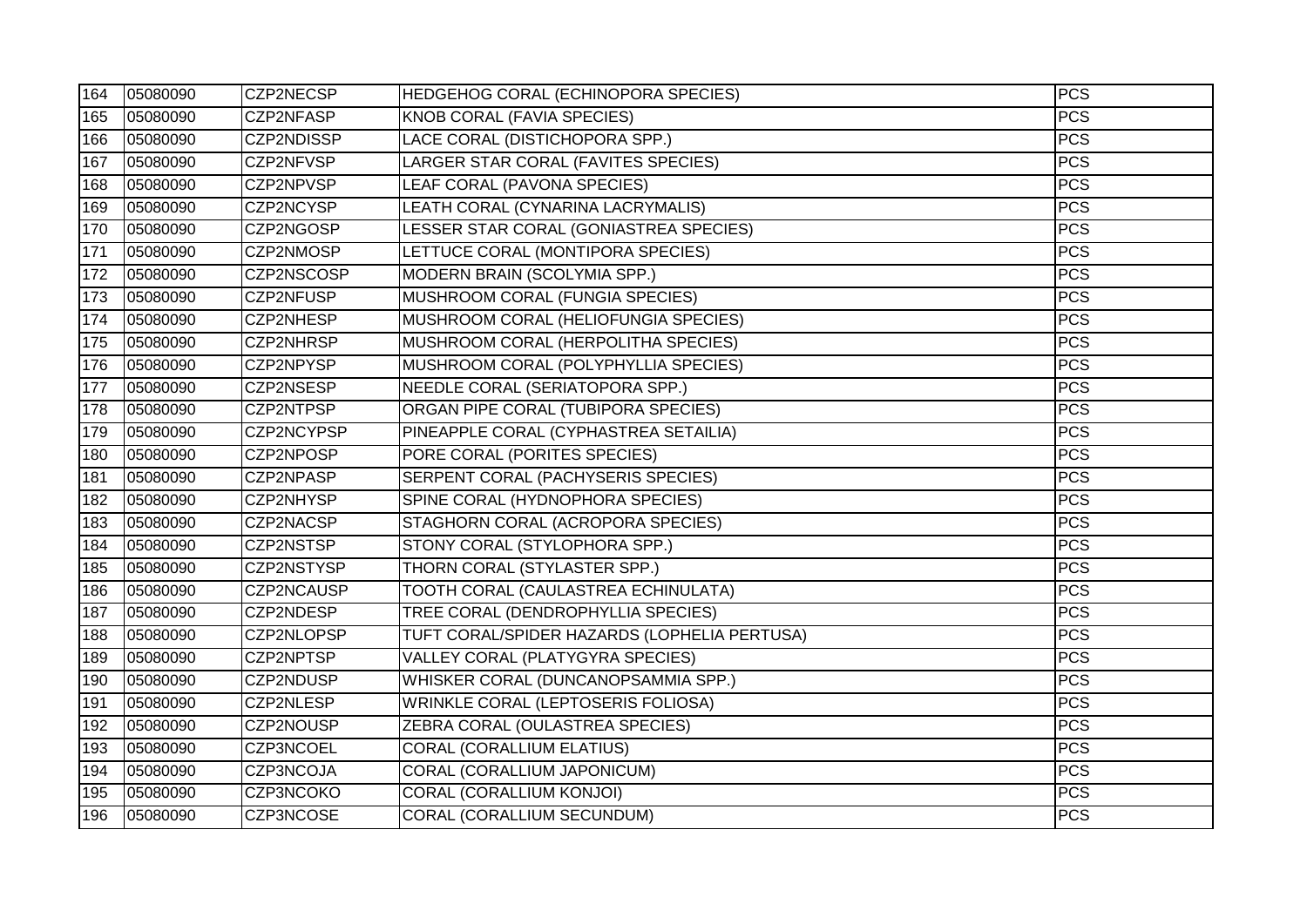| 197 | 05100000 | CMP1NAMBER        | AMBERGRIS                                                    | KGS              |
|-----|----------|-------------------|--------------------------------------------------------------|------------------|
| 198 | 05100000 | CMP2NMOMO         | <b>MUSK DEER (MOSCHUS MOSCHIFERUS)</b>                       | <b>KGS</b>       |
| 199 | 05119190 | <b>CPPONSHARK</b> | NON-CITES SHARK CARTILAGE                                    | <b>PCS</b>       |
| 200 | 05119990 | <b>CRP1CCRSI</b>  | SIAMESE CROCODILE (CROCODYLUS SIAMENSIS) DRIED PENIS FOR TCM | <b>KGS</b>       |
| 201 | 05119990 | <b>CRPONGEGE</b>  | TOKAY GECKO (GEKKO GECKO) DRIED FOR TCM                      | <b>PCS</b>       |
| 202 | 05119990 | CMP1NMAPE         | CHINESE PANGOLIN (MANIS PENTADACTYLA) SCALE                  | KGS              |
| 203 | 05119990 | CMP1NMACR         | INDIAN PANGOLIN (MANIS CRASSICAUDATA) SCALE                  | <b>KGS</b>       |
| 204 | 05119990 | CMP1NMAJA         | MALAYAN PANGOLIN (MANIS JAVANICA) SCALE                      | <b>KGS</b>       |
| 205 | 15060000 | <b>CRP2CCRNI</b>  | NILE CROCODILE (CROCODYLUS NILOTICUS) FATS/OILS              | <b>KGS</b>       |
| 206 | 15060000 | CRP2CCRPO         | SALTWATER CROCODILE (CROCODYLUS POROSUS) FATS/OILS           | <b>KGS</b>       |
| 207 | 15060000 | CRP1CCRPO         | SALTWATER CROCODILE (CROCODYLUS POROSUS) FATS/OILS           | <b>KGS</b>       |
| 208 | 15060000 | <b>CRP1CCRSI</b>  | SIAMESE CROCODILE (CROCODYLUS SIAMENSIS) FATS/OILS           | <b>KGS</b>       |
| 209 | 41032000 | CRP2CALMI         | AMERCIAN ALLIGATOR (ALLIGATOR MISSISSIPPIENSIS) RAW SKIN     | <b>PCS</b>       |
| 210 | 41032000 | CRP1CCRAC         | AMERICAN CROCODILE (CROCODYLUS ACUTUS) RAW SKIN              | <b>PCS</b>       |
| 211 | 41032000 | CRP2CCRAC         | AMERICAN CROCODILE (CROCODYLUS ACUTUS) RAW SKIN              | <b>PCS</b>       |
| 212 | 41032000 | CRP2QCALA         | BROAD-NOSED CAIMAN (CAIMAN LATIROSTRIS) RAW SKIN             | <b>PCS</b>       |
| 213 | 41032000 | CRP2QCACRFU       | BROWN CAIMAN (CAIMAN CROCODILUS FUSCUS) RAW SKIN             | <b>PCS</b>       |
| 214 | 41032000 | CRP2QCACRCR       | COMMON CAIMAN (CAIMAN CROCODILUS CROCODILUS) RAW SKIN        | <b>PCS</b>       |
| 215 | 41032000 | CRP2CCRJO         | JOHNSTON'S CROCODILE (CROCODYLUS JOHNSTONI) RAW SKIN         | <b>PCS</b>       |
| 216 | 41032000 | CRP2CCRNONO       | LARGE SCALE CROCODILE (CROCODYLUS N NOVAEGUINEAE) RAW SKIN   | <b>PCS</b>       |
| 217 | 41032000 | CRP2CCRNO         | NEW GUINEAN CROCODILE (CROCODYLUS NOVAEGUINEAE) RAW SKIN     | $\overline{PCS}$ |
| 218 | 41032000 | <b>CRP2CCRNI</b>  | NILE CROCODILE (CROCODYLUS NILOTICUS) RAW SKIN               | <b>PCS</b>       |
| 219 | 41032000 | CRP1CCRPO         | SALTWATER CROCODILE (CROCODYLUS POROSUS) RAW SKIN            | <b>PCS</b>       |
| 220 | 41032000 | CRP2CCRPO         | SALTWATER CROCODILE (CROCODYLUS POROSUS) RAW SKIN            | <b>PCS</b>       |
| 221 | 41032000 | <b>CRP1CCRSI</b>  | SIAMESE CROCODILE (CROCODYLUS SIAMENSIS) RAW SKIN            | <b>PCS</b>       |
| 222 | 41032000 | CRP2QCACRYA       | YACARE CAIMAN (CAIMAN CROCODILUS YACARE) RAW SKIN            | <b>PCS</b>       |
| 223 | 41032000 | CRP2LVAEX         | AFRICAN SAVANNA LIZARD (VARANUS EXANTHEMATICUS) RAW SKIN     | <b>PCS</b>       |
| 224 | 41032000 | <b>CRP2NTUTE</b>  | COMMONTEGU (TUPINAMBIS TEGUIXIN) RAW SKIN                    | <b>PCS</b>       |
| 225 | 41032000 | <b>CRPONGEGES</b> | GECKO (GECKO GECKO) RAW SKIN                                 | <b>PCS</b>       |
| 226 | 41032000 | CRP2LVANI         | NILE MONITOR (VARANUS NILOTICUS) RAW SKIN                    | <b>PCS</b>       |
| 227 | 41032000 | <b>CRPONGESP</b>  | NON-CITES GECKO RAW SKIN                                     | <b>PCS</b>       |
| 228 | 41032000 | <b>CRP2NTURU</b>  | <b>RED TEGU (TUPINAMBIS RUFESCENS) RAW SKIN</b>              | <b>PCS</b>       |
| 229 | 41032000 | CRP2LVASA         | WATER MONITOR (VARANUS SALVATOR) RAW SKIN                    | <b>PCS</b>       |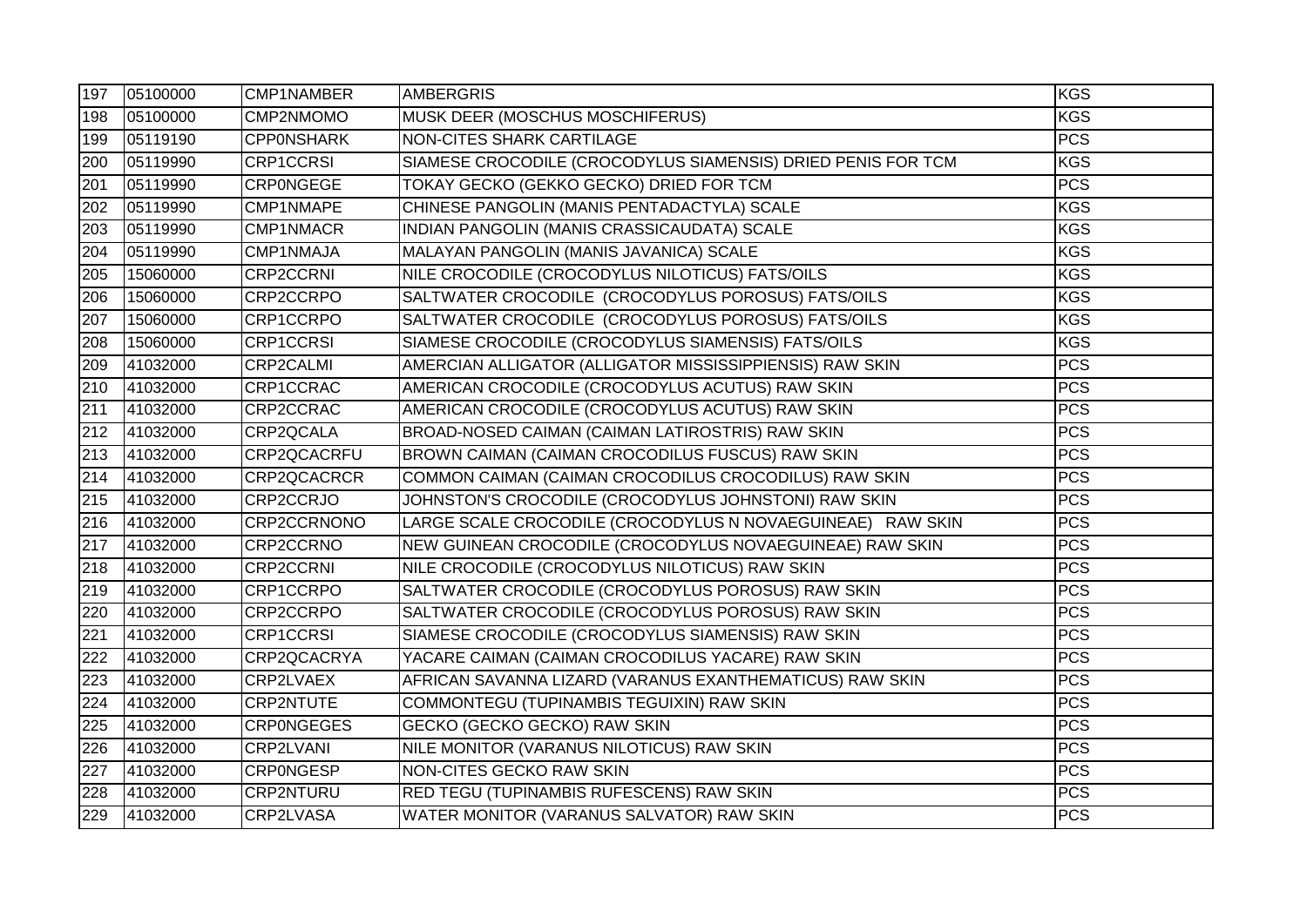| 230 | 41032000 | CRP2PPYSE         | AFRICAN ROCK PYTHON (PYTHON SEBAE) RAW SKIN                     | <b>PCS</b> |
|-----|----------|-------------------|-----------------------------------------------------------------|------------|
| 231 | 41032000 | CRP2NEUMU         | ANACONDA (EUNECTES MURINUS) RAW SKIN                            | <b>PCS</b> |
| 232 | 41032000 | CRP2NNANANA       | ASIAN COBRA (NAJA NAJA NAJA) RAW SKIN                           | <b>PCS</b> |
| 233 | 41032000 | <b>CRPONBUFA</b>  | BANDED KRIAT SNAKE (BUNGORUS FASCIATUS) RAW SKIN                | <b>PCS</b> |
| 234 | 41032000 | CRP2NNASP         | BLACK SPITTING COBRA (NAJA SPUTATRIX) RAW SKIN                  | <b>PCS</b> |
| 235 | 41032000 | CRP2PPYBR         | BLOOD PYTHON (PYTHON BRONGERSMAI) RAW SKIN                      | <b>PCS</b> |
| 236 | 41032000 | CRP2NBOCO         | BOA CONSTRICTOR (BOA CONSTRICTOR) RAW SKIN                      | <b>PCS</b> |
| 237 | 41032000 | <b>CRPONENBO</b>  | BOCOURTS'S WATER SNAKE (ENHYDRIS BOCOURTI) RAW SKIN             | <b>PCS</b> |
| 238 | 41032000 | CRP2PPYBE         | BORNEO SHORT-TAILED PYTHON (PYTHON BREITENSTEINI) RAW SKIN      | <b>PCS</b> |
| 239 | 41032000 | CRP2PPYBI         | BURMESE PYTHON (PYTHON BIVITTATUS) RAW SKIN                     | <b>PCS</b> |
| 240 | 41032000 | <b>CRP3NNAPI</b>  | CHECKED KEELBACK WATER SNAKE (NATRIX PISCATOR) RAW SKIN         | <b>PCS</b> |
| 241 | 41032000 | <b>CRPONELRAS</b> | COPPERHEAD RACER (ELAPHE RADIATA) RAW SKIN                      | <b>PCS</b> |
| 242 | 41032000 | <b>CRP3NCERH</b>  | DOG-FACED WATER SNAKE (CERBERUS RHYNCHOPS) RAW SKIN             | <b>PCS</b> |
| 243 | 41032000 | <b>CRPONENEN</b>  | FISH SNAPPER SNAKE (ENLYDRIS ENLYDRIS) RAW SKIN                 | <b>PCS</b> |
| 244 | 41032000 | <b>CRPONLAHAS</b> | HARDWICK'S SEA SNAKE (LAPEMIS HARDWICKII) RAW SKIN              | <b>PCS</b> |
| 245 | 41032000 | <b>CRPONPTKO</b>  | INDIAN RAT SNAKE (PTYAS KORROS) RAW SKIN                        | <b>PCS</b> |
| 246 | 41032000 | <b>CRPONACJAS</b> | KARUNG SNAKE (ACROCHORDUS JAVANICUS) RAW SKIN                   | <b>PCS</b> |
| 247 | 41032000 | CRP2NOPHA         | KING COBRA (OPHIOPHAGUS HANNAH) RAW SKIN                        | <b>PCS</b> |
| 248 | 41032000 | <b>CRPONDRPRS</b> | LONG-NOSED WHIP SNAKE (DRYOPHIS PRASINUS) RAW SKIN              | <b>PCS</b> |
| 249 | 41032000 | <b>CRP0NBODES</b> | MANGROVE SNAKE (BOIGA DENDROPHILA) RAW SKIN                     | <b>PCS</b> |
| 250 | 41032000 | CRP2NPTMU         | ORIENTAL RAT SNAKE (PTYAS MUCOSUS) RAW SKIN                     | <b>PCS</b> |
| 251 | 41032000 | <b>CRPONBIAR</b>  | PUFF ADDER (BITIS ARIETANS) RAW SKIN                            | <b>PCS</b> |
| 252 | 41032000 | CRP2PPYRE         | RETICULATED PYTHON (PYTHON RETICULATUS) RAW SKIN                | <b>PCS</b> |
| 253 | 41032000 | CRP2PPYRG         | ROYAL PYTHON (PYTHON REGIUS) RAW SKIN                           | <b>PCS</b> |
| 254 | 41032000 | CRP3NVIRU         | RUSSELL'S VIPER (DABOIA RUSSELII) RAW SKIN                      | <b>PCS</b> |
| 255 | 41032000 | <b>CRPONLASES</b> | SEA SNAKE (LATICUDA SEMIFASCIATA) RAW SKIN                      | <b>PCS</b> |
| 256 | 41032000 | <b>CRPONXEVI</b>  | STRIPED KNEELBACK (XENOCHROPHIS VITTATUS) RAW SKIN              | <b>PCS</b> |
| 257 | 41032000 | CRP2PPYCU         | SUMATRAN SHORT-TAILED PYTHON (PYTHON CURTUS) RAW SKIN           | <b>PCS</b> |
| 258 | 41032000 | <b>CRPONXEUNS</b> | SUNBEAM SNAKE (XENOPELTIS UNICOLOR) RAW SKIN                    | <b>PCS</b> |
| 259 | 41032000 | <b>CRPONELCA</b>  | TAIWAN STINK SNAKE (ELAPHE CARINATA) RAW SKIN                   | <b>PCS</b> |
| 260 | 41032000 | <b>CRP0NHOBUS</b> | WATER SNAKE (HOMALOPSIS BUCCATA) RAW SKIN                       | <b>PCS</b> |
| 261 | 41032000 | CRP2NEUNO         | YELLOW ANACONDA (EUNECTES NOTAEUS) RAW SKIN                     | <b>PCS</b> |
| 262 | 41032000 | <b>CRPONXEFL</b>  | YELLOW-SPOTTED KNEELBACK (XENOCHROPHIS FLAVIPUNCTATUS) RAW SKIN | <b>PCS</b> |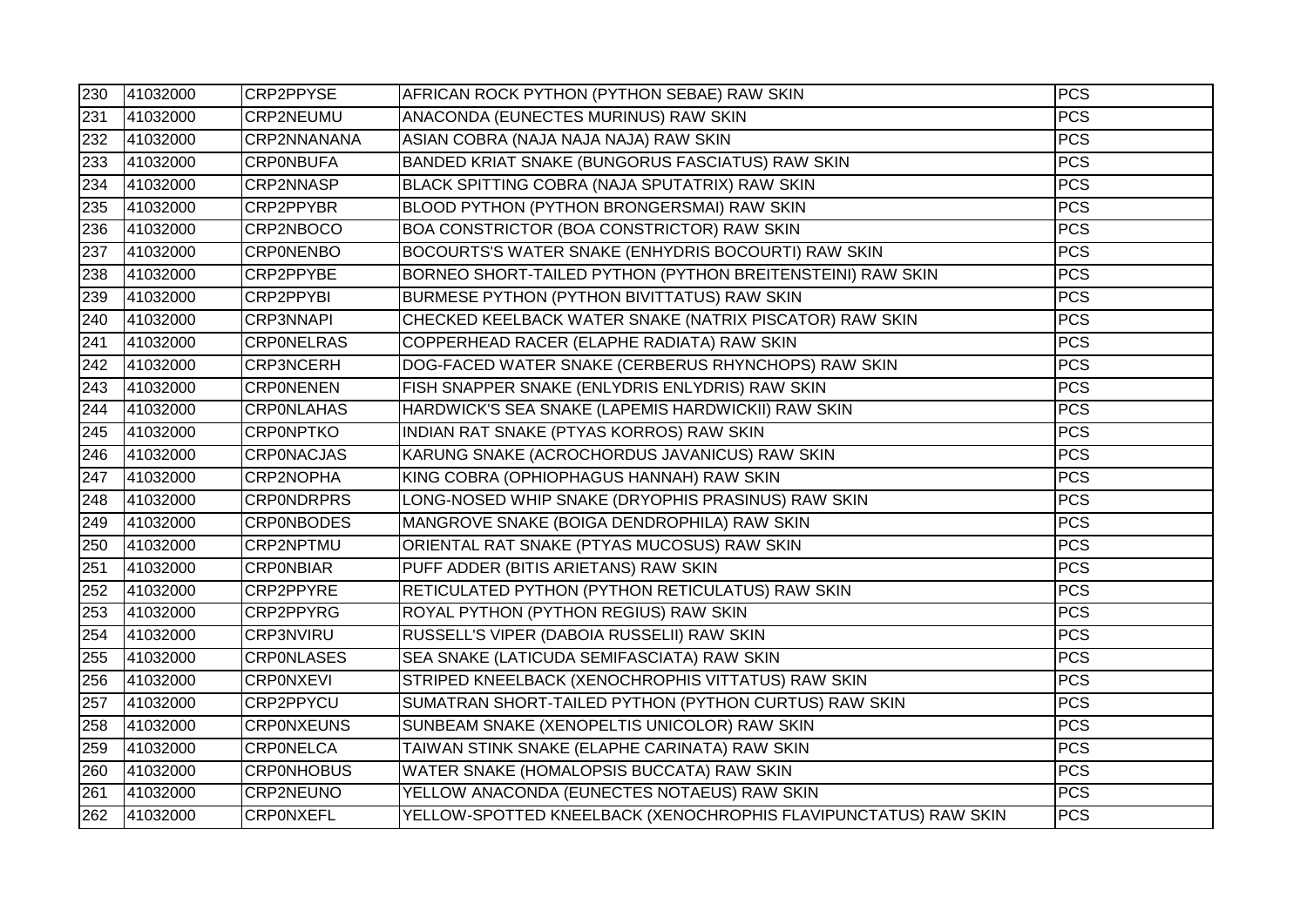| 263 | 41032000 | CRP1NBAAF         | SOUTHERN RIVER TERRAPIN (BATAGUR AFFINIS) RAW SKIN                             | <b>PCS</b>  |
|-----|----------|-------------------|--------------------------------------------------------------------------------|-------------|
| 264 | 41039000 | CAP2NRHAM         | <b>GREATER RHEA (RHEA AMERICANA) RAW SKIN</b>                                  | <b>PCS</b>  |
| 265 | 41039000 | <b>CAP0OSTCAS</b> | NON-CITES OSTRICH (STRUTHIO CAMELUS) RAW SKIN                                  | <b>PCS</b>  |
| 266 | 41039000 | CMP2NLOAF         | ELEPHANT (LOXODONTA AFRICANA) RAW SKIN                                         | <b>PCS</b>  |
| 267 | 41039000 | CPP2NACSC         | AMUR STURGEON (ACIPENSER SCHRENCKI) RAW SKIN                                   | <b>PCS</b>  |
| 268 | 41039000 | <b>CPPONSHARK</b> | NON-CITES SHARK SPECIES RAW SKIN                                               | PCS         |
| 269 | 41039000 | <b>CPPONDASP</b>  | STINGRAY SPECIES RAW SKIN                                                      | <b>PCS</b>  |
| 270 | 41039000 | <b>CBPONRAMAS</b> | BROWN MOUNTAIN FROG (RANA MACRODON) RAW SKIN                                   | <b>PCS</b>  |
| 271 | 41039000 | <b>CBPONLICAS</b> | GREEN TREE FROG (LITORIA CAERULEA) RAW SKIN                                    | <b>PCS</b>  |
| 272 | 41039000 | <b>CBPONRACAS</b> | NORTH AMERICAN BULLFROG (RANA CATESBEIANA) RAW SKIN                            | <b>PCS</b>  |
| 273 | 41039000 | CMP1NMAPE         | CHINESE PANGOLIN (MANIS PENTADACTYLA) RAW SKIN                                 | <b>PCS</b>  |
| 274 | 41039000 | CMP1NMAJA         | MALAYAN PANGOLIN (MANIS JAVANICA) RAW SKIN                                     | <b>PCS</b>  |
| 275 | 41064000 | CRP2CALMI         | AMERCIAN ALLIGATOR (ALLIGATOR MISSISSIPPIENSIS) LEATHER (TANNED OR<br>CRUST)   | <b>PCS</b>  |
| 276 | 41064000 | CRP1CCRAC         | AMERICAN CROCODILE (CROCODYLUS ACUTUS) LEATHER (TANNED OR CRUST)               | <b>PCS</b>  |
| 277 | 41064000 | CRP2QCACRFU       | BROWN CAIMAN (CAIMAN CROCODILUS FUSCUS) LEATHER (TANNED OR CRUST)              | <b>PCS</b>  |
| 278 | 41064000 | CRP2QCACRCR       | COMMON CAIMAN (CAIMAN CROCODILUS CROCODILUS) LEATHER (TANNED OR<br>CRUST)      | <b>PCS</b>  |
| 279 | 41064000 | CRP2CCRJO         | JOHNSTON'S CROCODILE (CROCODYLUS JOHNSTONI) LEATHER (TANNED OR<br>CRUST)       | <b>PCS</b>  |
| 280 | 41064000 | CRP2CCRNONO       | LARGE SCALE CROCODILE (CROCODYLUS N NOVAEGUINEAE) LEATHER (TANNED<br>OR CRUST) | <b>PCS</b>  |
| 281 | 41064000 | CRP2CCRNO         | NEW GUINEAN CROCODILE (CROCODYLUS NOVAEGUINEAE) LEATHER (TANNED OR<br>CRUST)   | <b>PCS</b>  |
| 282 | 41064000 | <b>CRP2CCRNI</b>  | NILE CROCODILE (CROCODYLUS NILOTICUS) LEATHER (TANNED OR CRUST)                | <b>PCS</b>  |
| 283 | 41064000 | CRP1CCRPO         | SALTWATER CROCODILE (CROCODYLUS POROSUS) LEATHER (TANNED OR CRUST)             | <b>PCS</b>  |
| 284 | 41064000 | CRP2CCRPO         | SALTWATER CROCODILE (CROCODYLUS POROSUS) LEATHER (TANNED OR CRUST)             | <b>IPCS</b> |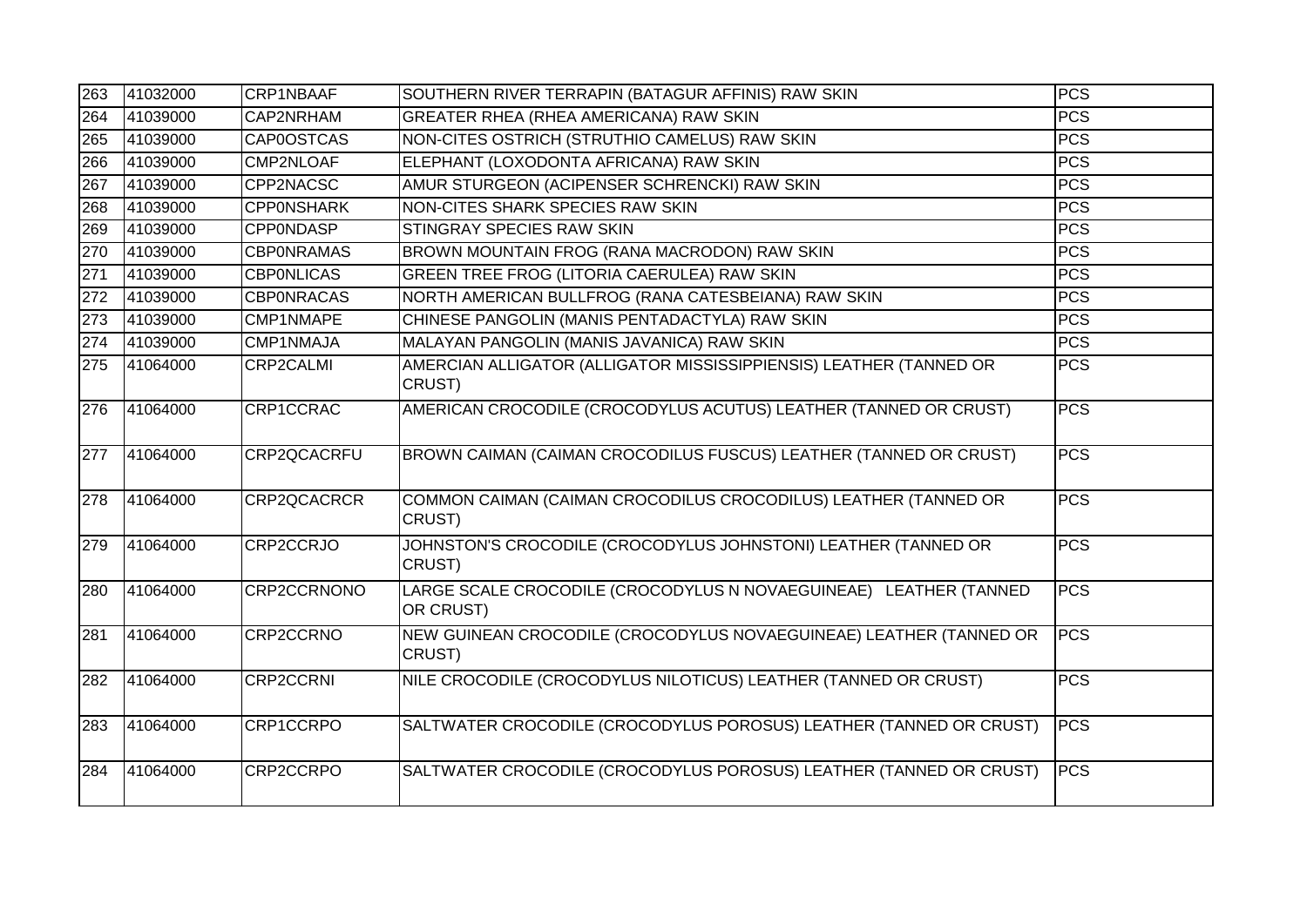| 285 | 41064000 | <b>CRP1CCRSI</b>   | SIAMENSIS CROCODILE (CROCODYLUS SIAMENSIS) LEATHER (TANNED OR CRUST)           | <b>PCS</b> |
|-----|----------|--------------------|--------------------------------------------------------------------------------|------------|
| 286 | 41064000 | CRP2QCACRYA        | YACARE CAIMAN (CAIMAN CROCODILUS YACARE) LEATHER (TANNED OR CRUST)             | PCS        |
| 287 | 41064000 | <b>CRP2NTUTE</b>   | COMMON TEGU (TUPINAMBIS TEGUIXIN) LEATHER (TANNED OR CRUST)                    | <b>PCS</b> |
| 288 | 41064000 | <b>CRP2LVANI</b>   | NILE MONITOR (VARANUS NILOTICUS) LEATHER (TANNED OR CRUST)                     | <b>PCS</b> |
| 289 | 41064000 | <b>CRP2NTURU</b>   | RED TEGU (TUPINAMBIS RUFESCENS) LEATHER (TANNED OR CRUST)                      | <b>PCS</b> |
| 290 | 41064000 | <b>CRP2LVASA</b>   | WATER MONITOR (VARANUS SALVATOR) LEATHER (TANNED OR CRUST)                     | <b>PCS</b> |
| 291 | 41064000 | CRP2NEUMU          | ANACONDA (EUNECTES MURINUS) LEATHER (TANNED OR CRUST)                          | <b>PCS</b> |
| 292 | 41064000 | <b>CRP2NNANANA</b> | ASIAN COBRA (NAJA NAJA NAJA) LEATHER (TANNED OR CRUST)                         | <b>PCS</b> |
| 293 | 41064000 | <b>CRP2NNASP</b>   | BLACK SPITTING COBRA (NAJA SPUTATRIX) LEATHER (TANNED OR CRUST)                | <b>PCS</b> |
| 294 | 41064000 | <b>CRP2PPYBR</b>   | BLOOD PYTHON (PYTHON BRONGERSMAI) LEATHER (TANNED OR CRUST)                    | <b>PCS</b> |
| 295 | 41064000 | CRP2NBOCO          | BOA CONSTICTOR (BOA CONSTRICTOR) LEATHER (TANNED OR CRUST)                     | <b>PCS</b> |
| 296 | 41064000 | CRP2PPYBE          | BORNEO SHORT-TAILED PYTHON (PYTHON BREITENSTEINI) LEATHER (TANNED OR<br>CRUST) | PCS        |
| 297 | 41064000 | CRP2PPYBI          | BURMESE PYTHON (PYTHON BIVITTATUS) LEATHER (TANNED OR CRUST)                   | <b>PCS</b> |
| 298 | 41064000 | <b>CRP3NNAPI</b>   | CHECKED KEELBACK WATER SNAKE (NATRIX PISCATOR) LEATHER (TANNED OR<br>CRUST)    | <b>PCS</b> |
| 299 | 41064000 | <b>CRPONELRAL</b>  | COPPERHEAD RACER (ELAPHE RADIATA) LEATHER (TANNED OR CRUST)                    | <b>PCS</b> |
| 300 | 41064000 | <b>CRP3NCERH</b>   | DOG-FACED WATER SNAKE (CERBERUS RHYNCHOPS) LEATHER (TANNED OR<br>CRUST)        | <b>PCS</b> |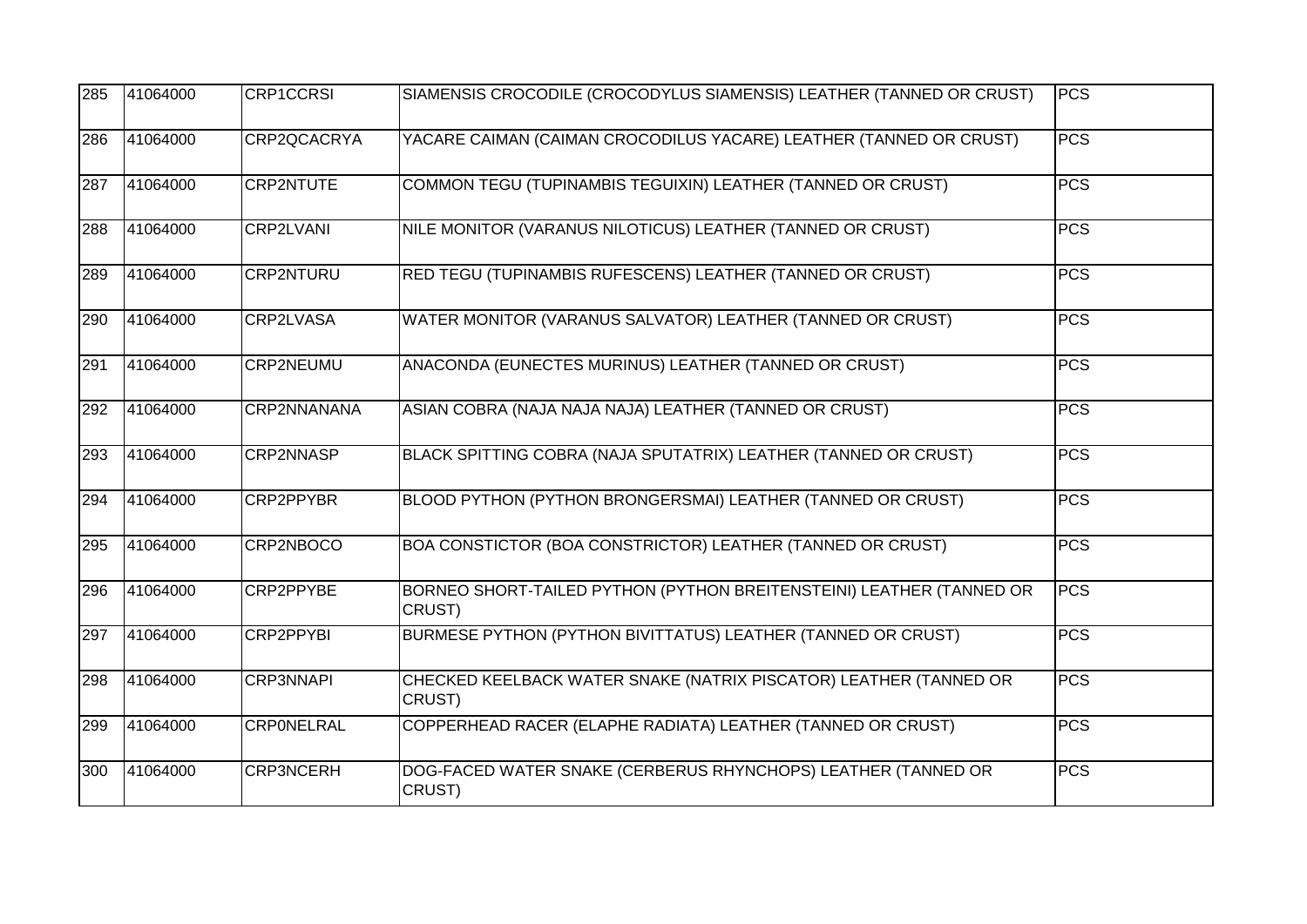| 301 | 41064000 | <b>CRPONLAHAL</b>  | HARDWICK"S SEA SNAKE (LAPEMIS HARDWICKII) LEATHER (TANNED OR CRUST)                      | <b>PCS</b> |
|-----|----------|--------------------|------------------------------------------------------------------------------------------|------------|
| 302 | 41064000 | <b>CRPONACJALI</b> | KARUNG SNAKE (ACROCHORDUS JAVANICUS) LEATHER (TANNED OR CRUST)                           | <b>PCS</b> |
| 303 | 41064000 | CRP2NOPHA          | KING COBRA (OPHIOPHAGUS HANNAH) LEATHER (TANNED OR CRUST)                                | <b>PCS</b> |
| 304 | 41064000 | <b>CRPONDRPRL</b>  | LONG-NOSED WHIP SNAKE (DRYOPHIS PRASINUS) LEATHER (TANNED OR CRUST)                      | <b>PCS</b> |
| 305 | 41064000 | <b>CRPONBODEL</b>  | MANGROVE SNAKE (BOIGA DENDROPHILA) LEATHER (TANNED OR CRUST)                             | <b>PCS</b> |
| 306 | 41064000 | <b>CRP2NPTMUL</b>  | ORIENTAL RAT SNAKE (PTYAS MUCOSUS) LEATHER (TANNED OR CRUST)                             | <b>PCS</b> |
| 307 | 41064000 | CRP2PPYRE          | RETICULATED PYTHON (PYTHON RETICULATUS) LEATHER (TANNED OR CRUST)                        | <b>PCS</b> |
| 308 | 41064000 | <b>CRP2PPYRG</b>   | ROYAL PYTHON (PYTHON REGIUS) LEATHER (TANNED OR CRUST)                                   | <b>PCS</b> |
| 309 | 41064000 | <b>CRP3NVIRU</b>   | RUSSELL'S VIPER (DABOIA RUSSELII) LEATHER (TANNED OR CRUST)                              | PCS        |
| 310 | 41064000 | <b>CRPONLASEL</b>  | SEA SNAKE (LATICAUDA SEMIFASCIATA) LEATHER (TANNED OR CRUST)                             | <b>PCS</b> |
| 311 | 41064000 | CRP2PPYCU          | SUMATRAN SHORT-TAILED PYTHON (PYTHON CURTUS) LEATHER (TANNED OR<br>CRUST)                | PCS        |
| 312 | 41064000 | <b>CRPONXEUNL</b>  | SUNBEAM SNAKE (XENOPELTIS UNICOLOR) LEATHER (TANNED OR CRUST)                            | <b>PCS</b> |
| 313 | 41064000 | <b>CRPONELCA</b>   | TAIWAN STINK SNAKE (ELAPHE CARINATA) LEATHER (TANNED OR CRUST)                           | <b>PCS</b> |
| 314 | 41064000 | <b>CRPONHOBUL</b>  | WATER SNAKE (HOMALOPSIS BUCCATA) LEATHER (TANNED OR CRUST)                               | <b>PCS</b> |
| 315 | 41064000 | CRP2NEUNO          | YELLOW ANACONDA (EUNECTES NOTAEUS) LEATHER (TANNED OR CRUST)                             | <b>PCS</b> |
| 316 | 41131000 | <b>CMPONCAAEPR</b> | GOAT (CAPRA AEGAGRUS PRISCA) LEATHER (FURTHER PREPARED AFTER TANNING PCS<br>OR CRUSTING) |            |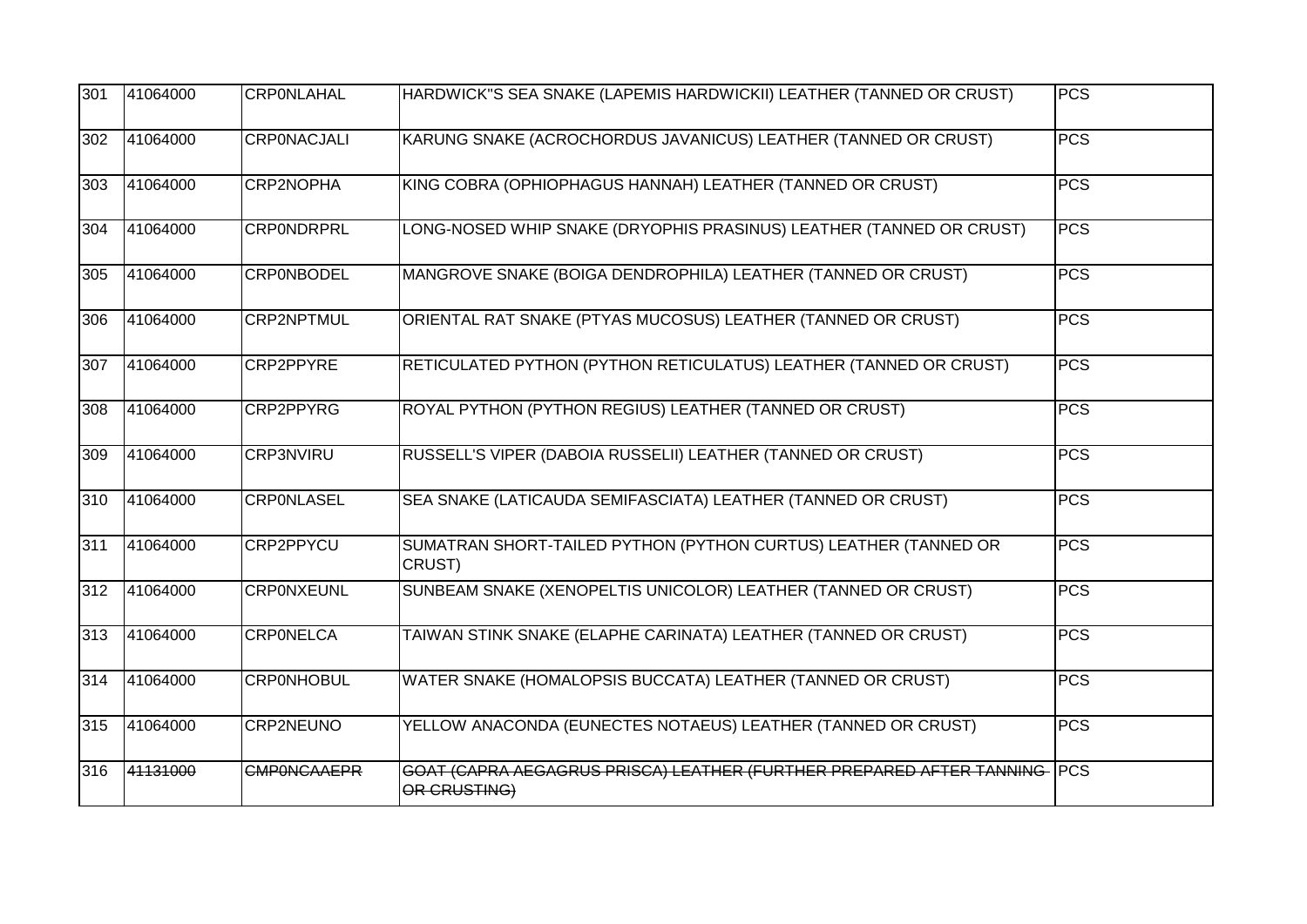| 317 | 41133000 | <b>CRP2CALMI</b> | AMERCIAN ALLIGATOR (ALLIGATOR MISSISSIPPIENSIS) LEATHER (FURTHER<br>PREPARED AFTER TANNING OR CRUSTING)      | <b>PCS</b> |
|-----|----------|------------------|--------------------------------------------------------------------------------------------------------------|------------|
| 318 | 41133000 | CRP1CCRAC        | AMERICAN CROCODILE (CROCODYLUS ACUTUS) LEATHER (FURTHER PREPARED<br>AFTER TANNING OR CRUSTING)               | <b>PCS</b> |
| 319 | 41133000 | CRP2QCALA        | BROAD-NOSED CAIMAN (CAIMAN LATIROSTRIS) LEATHER (FURTHER PREPARED<br>AFTER TANNING OR CRUSTING)              | <b>PCS</b> |
| 320 | 41133000 | CRP2QCACRFU      | BROWN CAIMAN (CAIMAN CROCODILUS FUSCUS) LEATHER (FURTHER PREPARED<br>AFTER TANNING OR CRUSTING)              | <b>PCS</b> |
| 321 | 41133000 | CRP2QCACRCR      | COMMON CAIMAN (CAIMAN CROCODILUS CROCODILUS) LEATHER (FURTHER<br>PREPARED AFTER TANNING OR CRUSTING)         | <b>PCS</b> |
| 322 | 41133000 | CRP2CCRJO        | JOHNSTON'S CROCODILE (CROCODYLUS JOHNSTONI) LEATHER (FURTHER<br>PREPARED AFTER TANNING OR CRUSTING)          | <b>PCS</b> |
| 323 | 41133000 | CRP2CCRNONO      | LARGE SCALE CROCODILE (CROCODYLUS N NOVAEGUINEAE) LEATHER (FURTHER<br>PREPARED AFTER TANNING OR CRUSTING)    | <b>PCS</b> |
| 324 | 41133000 | CRP2CCRNO        | NEW GUINEAN CROCODILE (CROCODYLUS NOVAEGUINEAE) LEATHER (FURTHER<br>PREPARED AFTER TANNING OR CRUSTING)      | <b>PCS</b> |
| 325 | 41133000 | <b>CRP2CCRNI</b> | NILE CROCODILE (CROCODYLUS NILOTICUS) LEATHER (FURTHER PREPARED AFTER PCS<br><b>TANNING OR CRUSTING)</b>     |            |
| 326 | 41133000 | CRP1CCRPO        | SALTWATER CROCODILE (CROCODYLUS POROSUS) LEATHER (FURTHER PREPARED PCS<br>AFTER TANNING OR CRUSTING)         |            |
| 327 | 41133000 | CRP2CCRPO        | SALTWATER CROCODILE (CROCODYLUS POROSUS) LEATHER (FURTHER PREPARED PCS<br>AFTER TANNING OR CRUSTING)         |            |
| 328 | 41133000 | CRP1CSIXPO       | SALTWATER X SIMENSIS (C.POROSUS X C. SIAMENSIS) LEATHER (FURTHER<br>PREPARED AFTER TANNING OR CRUSTING)      | <b>PCS</b> |
| 329 | 41133000 | <b>CRP1CCRSI</b> | SIAMENSIS CROCODILE (CROCODYLUS SIAMENSIS) LEATHER (FURTHER PREPARED<br>AFTER TANNING OR CRUSTING)           | <b>PCS</b> |
| 330 | 41133000 | CRP2QCACRYA      | YACARE CAIMAN (CAIMAN CROCODILUS YACARE) LEATHER (FURTHER PREPARED<br>AFTER TANNING OR CRUSTING)             | PCS        |
| 331 | 41133000 | CRP2LVAEX        | AFRICAN SAVANNA LIZARD (VARANUS EXANTHEMATICUS) LEATHER (FURTHER<br>PREPARED AFTER TANNING OR CRUSTING)      | <b>PCS</b> |
| 332 | 41133000 | <b>CRP2NTUME</b> | ARGENTINE BLACK AND WHITE TEGU (TUPINAMBIS MERIANAE) LEATHER (FURTHER<br>PREPARED AFTER TANNING OR CRUSTING) | <b>PCS</b> |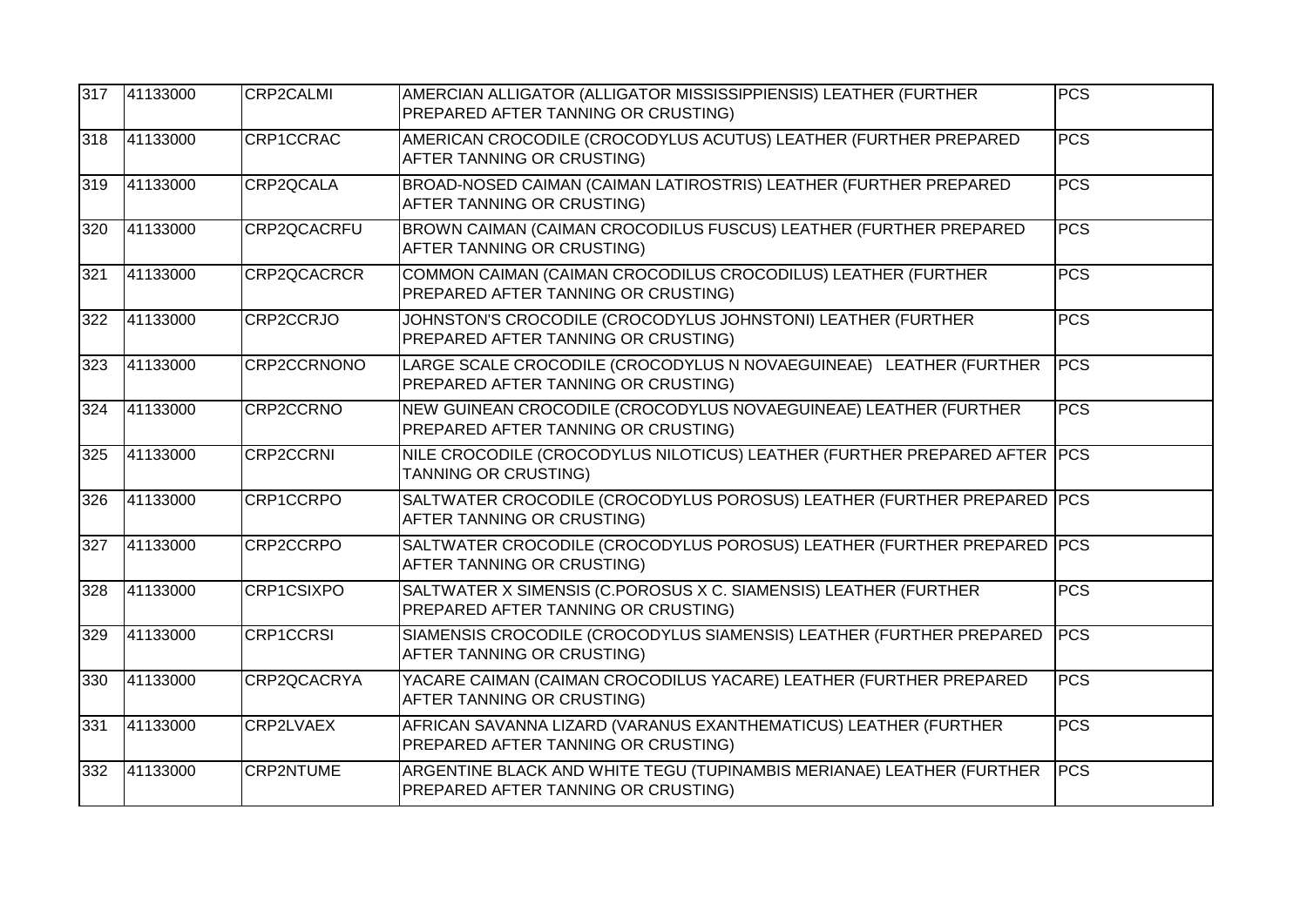| 333 | 41133000 | <b>CRP2NTUTE</b>  | COMMON TEGU (TUPINAMBIS TEGUIXIN) LEATHER (FURTHER PREPARED AFTER<br>TANNING OR CRUSTING)                 | <b>PCS</b> |
|-----|----------|-------------------|-----------------------------------------------------------------------------------------------------------|------------|
| 334 | 41133000 | <b>CRP2LVANI</b>  | NILE MONITOR (VARANUS NILOTICUS) LEATHER (FURTHER PREPARED AFTER<br><b>TANNING OR CRUSTING)</b>           | <b>PCS</b> |
| 335 | 41133000 | <b>CRP2NTURU</b>  | RED TEGU (TUPINAMBIS RUFESCENS) LEATHER (FURTHER PREPARED AFTER<br><b>TANNING OR CRUSTING)</b>            | <b>PCS</b> |
| 336 | 41133000 | <b>CRP2LVASA</b>  | WATER MONITOR (VARANUS SALVATOR) LEATHER (FURTHER PREPARED AFTER<br>TANNING OR CRUSTING)                  | <b>PCS</b> |
| 337 | 41133000 | <b>CRP2PPYSE</b>  | AFRICAN ROCK PYTHON (PYTHON SEBAE) LEATHER (FURTHER PREPARED AFTER<br><b>TANNING OR CRUSTING)</b>         | <b>PCS</b> |
| 338 | 41133000 | CRP2NEUMU         | ANACONDA (EUNECTES MURINUS) LEATHER (FURTHER PREPARED AFTER TANNING<br>OR CRUSTING)                       | <b>PCS</b> |
| 339 | 41133000 | CRP2NNANANA       | ASIAN COBRA (NAJA NAJA NAJA) LEATHER (FURTHER PREPARED AFTER TANNING<br>OR CRUSTING)                      | <b>PCS</b> |
| 340 | 41133000 | <b>CRP2NNASP</b>  | BLACK SPITTING COBRA (NAJA SPUTATRIX) LEATHER (FURTHER PREPARED AFTER<br><b>TANNING OR CRUSTING)</b>      | <b>PCS</b> |
| 341 | 41133000 | <b>CRP2PPYBR</b>  | BLOOD PYTHON (PYTHON BRONGERSMAI) LEATHER (FURTHER PREPARED AFTER<br><b>TANNING OR CRUSTING)</b>          | <b>PCS</b> |
| 342 | 41133000 | CRP2NBOCO         | BOA CONSTRICTOR (BOA CONSTRICTOR) LEATHER (FURTHER PREPARED AFTER<br>TANNING OR CRUSTING)                 | <b>PCS</b> |
| 343 | 41133000 | CRP2PPYBE         | BORNEO SHORT-TAILED PYTHON (PYTHON BREITENSTEINI) LEATHER (FURTHER<br>PREPARED AFTER TANNING OR CRUSTING) | <b>PCS</b> |
| 344 | 41133000 | <b>CRP2PPYBI</b>  | BURMESE PYTHON (PYTHON BIVITTATUS) LEATHER (FURTHER PREPARED AFTER<br><b>TANNING OR CRUSTING)</b>         | <b>PCS</b> |
| 345 | 41133000 | <b>CRP3NNAPI</b>  | CHECKED KEELBACK WATER SNAKE (NATRIX PISCATOR) LEATHER (FURTHER<br>PREPARED AFTER TANNING OR CRUSTING)    | <b>PCS</b> |
| 346 | 41133000 | <b>CRPONELRAL</b> | COPPERHEAD RACER (ELAPHE RADIATA) LEATHER (FURTHER PREPARED AFTER<br><b>TANNING OR CRUSTING)</b>          | <b>PCS</b> |
| 347 | 41133000 | <b>CRP3NCERH</b>  | DOG-FACED WATER SNAKE (CERBERUS RHYNCHOPS) LEATHER (FURTHER<br>PREPARED AFTER TANNING OR CRUSTING)        | <b>PCS</b> |
| 348 | 41133000 | <b>CRPONLAHAL</b> | HARDWICK'S SEA SNAKE (LAPEMIS HARDWICKII) LEATHER (FURTHER PREPARED<br>AFTER TANNING OR CRUSTING)         | <b>PCS</b> |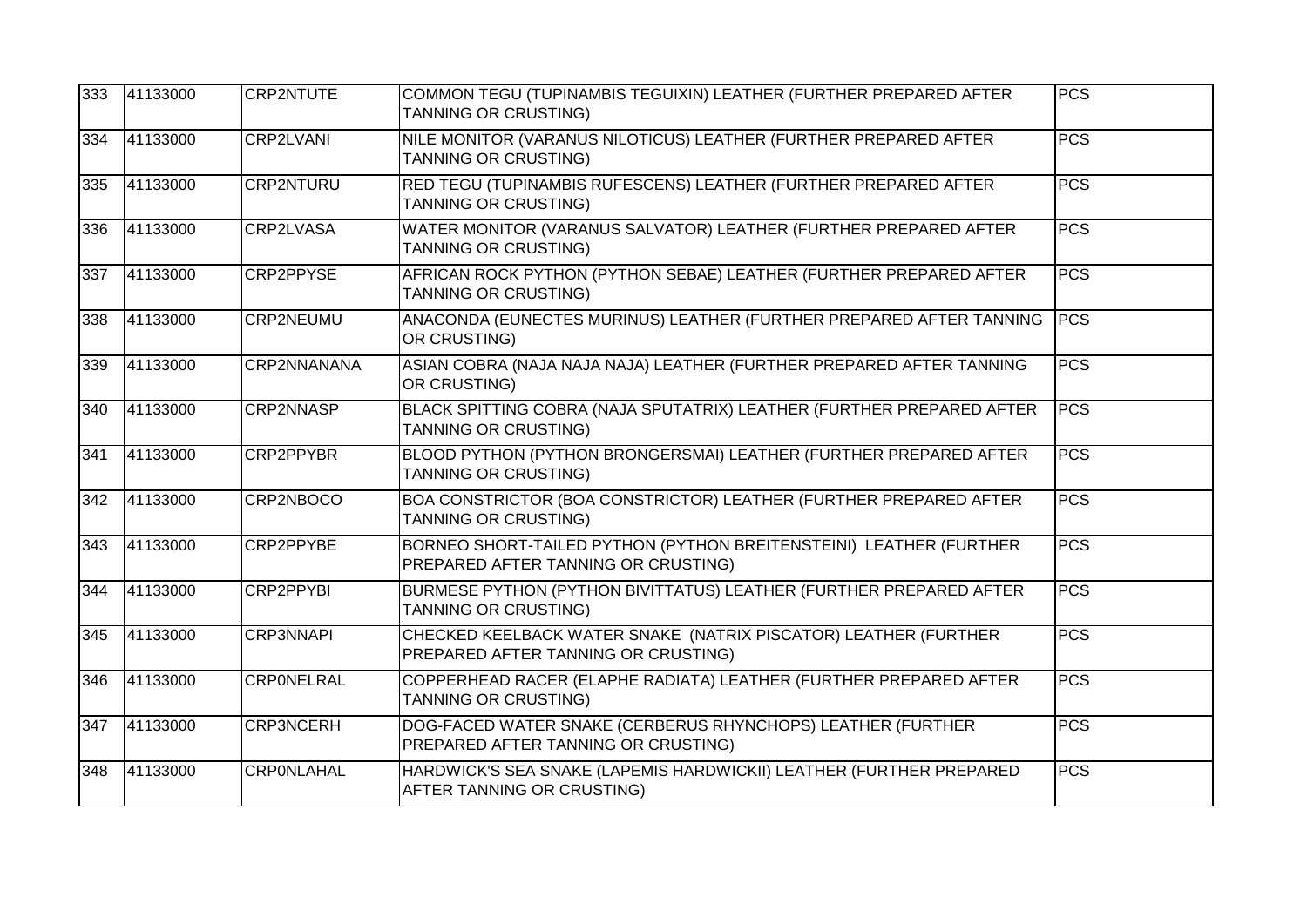| 349 | 41133000 | <b>CRPONLYAU</b>  | INDIAN WOLF SNAKE (LYCODON AULICUS) LEATHER (FURTHER PREPARED AFTER<br>TANNING OR CRUSTING)          | <b>PCS</b> |
|-----|----------|-------------------|------------------------------------------------------------------------------------------------------|------------|
| 350 | 41133000 | <b>CRPONACJAL</b> | KARUNG SNAKE (ACROCHORDUS JAVANICUS) LEATHER (FURTHER PREPARED<br>AFTER TANNING OR CRUSTING)         | <b>PCS</b> |
| 351 | 41133000 | CRP2NOPHA         | KING COBRA (OPHIOPHAGUS HANNAH) LEATHER (FURTHER PREPARED AFTER<br><b>TANNING OR CRUSTING)</b>       | <b>PCS</b> |
| 352 | 41133000 | <b>CRPONDRPRL</b> | LONG-NOSED WHIP SNAKE (DRYOPHIS PRASINUS) LEATHER (FURTHER PREPARED<br>AFTER TANNING OR CRUSTING)    | PCS        |
| 353 | 41133000 | <b>CRPONBODEL</b> | MANGROVE SNAKE (BOIGA DENDROPHILA) LEATHER (FURTHER PREPARED AFTER<br><b>TANNING OR CRUSTING)</b>    | <b>PCS</b> |
| 354 | 41133000 | <b>CRP2NPTMUL</b> | ORIENTAL RAT SNAKE (PTYAS MUCOSUS) LEATHER (FURTHER PREPARED AFTER<br>TANNING OR CRUSTING)           | <b>PCS</b> |
| 355 | 41133000 | CRP2PPYRE         | RETICULATED PYTHON (PYTHON RETICULATUS) LEATHER (FURTHER PREPARED<br>AFTER TANNING OR CRUSTING)      | <b>PCS</b> |
| 356 | 41133000 | <b>CRP2PPYRG</b>  | ROYAL PYTHON (PYTHON REGIUS) LEATHER (FURTHER PREPARED AFTER TANNING<br>OR CRUSTING)                 | <b>PCS</b> |
| 357 | 41133000 | <b>CRP3NVIRU</b>  | RUSSELL'S VIPER (DABOIA RUSSELII) LEATHER (FURTHER PREPARED AFTER<br><b>TANNING OR CRUSTING)</b>     | <b>PCS</b> |
| 358 | 41133000 | <b>CRPONLASEL</b> | SEA SNAKE (LATICAUDA SEMIFASCIATA) LEATHER (FURTHER PREPARED AFTER<br>TANNING OR CRUSTING)           | <b>PCS</b> |
| 359 | 41133000 | CRP2PPYCU         | SUMATRAN SHORT-TAILED PYTHON (PYTHON CURTUS) LEATHER (FURTHER<br>PREPARED AFTER TANNING OR CRUSTING) | <b>PCS</b> |
| 360 | 41133000 | <b>CRPONXEUNL</b> | SUNBEAM SNAKE (XENOPELTIS UNICOLOR) LEATHER (FURTHER PREPARED AFTER<br><b>TANNING OR CRUSTING)</b>   | PCS        |
| 361 | 41133000 | <b>CRPONHOBUL</b> | WATER SNAKE (HOMALOPSIS BUCCATA) LEATHER (FURTHER PREPARED AFTER<br><b>TANNING OR CRUSTING)</b>      | <b>PCS</b> |
| 362 | 41133000 | <b>CRP2NEUNOL</b> | YELLOW ANACONDA (EUNECTES NOTAEUS) LEATHER (FURTHER PREPARED AFTER<br><b>TANNING OR CRUSTING)</b>    | <b>PCS</b> |
| 363 | 41139000 | <b>CMPONCASCA</b> | AMERICAN BEAVER (CASTOR CANADENSIS) LEATHER (FURTHER PREPARED AFTER<br><b>TANNING OR CRUSTING)</b>   | <b>PCS</b> |
| 364 | 41139000 | <b>CMP2NLYGR</b>  | ARGENTINE GREY FOX (LYCALOPEX GRISEUS) LEATHER (FURTHER PREPARED<br>AFTER TANNING OR CRUSTING)       | <b>PCS</b> |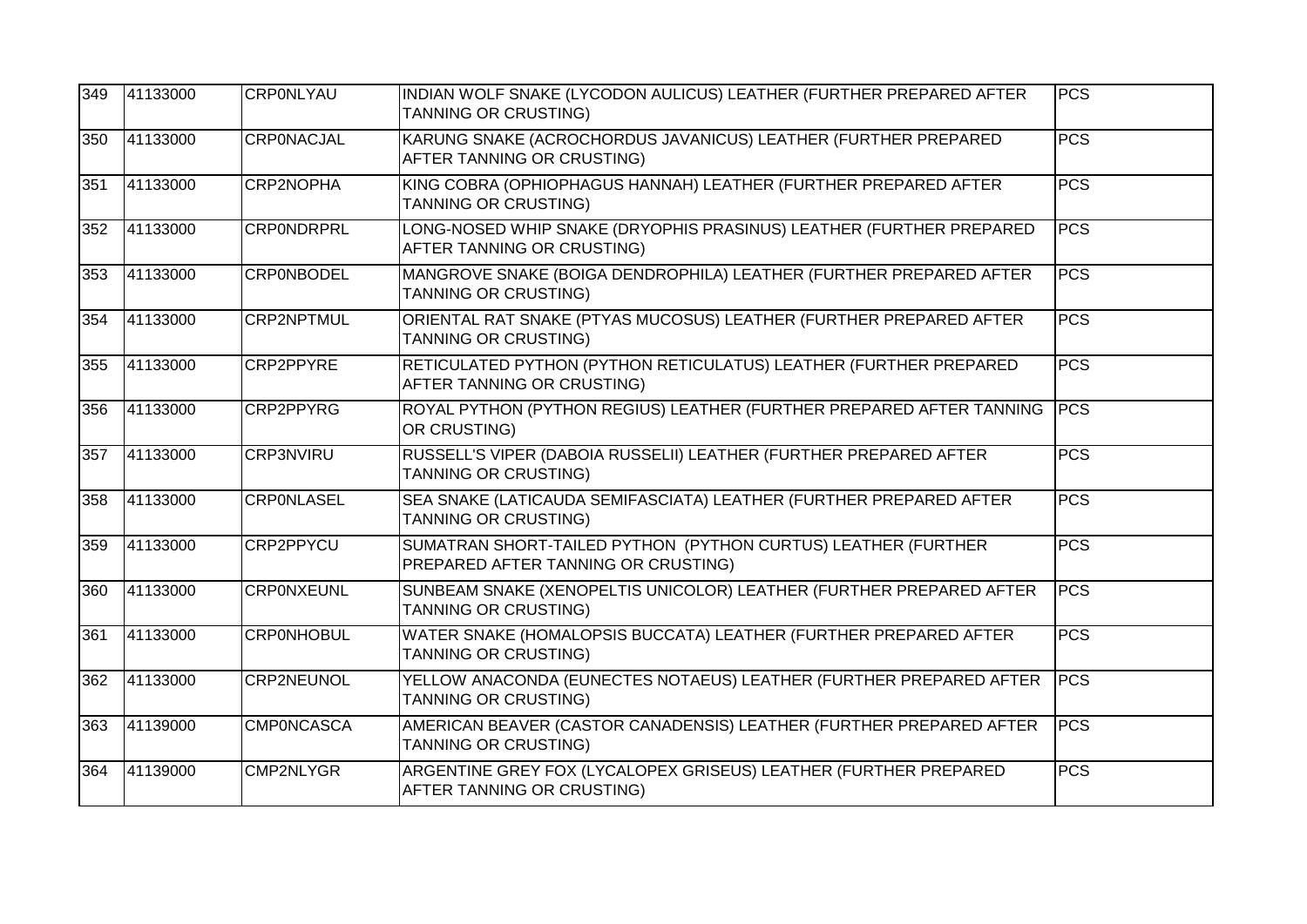| 365 | 41139000          | CMP2NARPU         | CAPE FUR SEAL (ARCTOCEPHALUS PUSILLUS) LEATHER (FURTHER PREPARED<br>AFTER TANNING OR CRUSTING)       | <b>PCS</b>  |
|-----|-------------------|-------------------|------------------------------------------------------------------------------------------------------|-------------|
| 366 | 41139000          | <b>CMPONANSK</b>  | OTHER NON-CITES ANIMAL LEATHER (FURTHER PREPARED AFTER TANNING OR<br><b>CRUSTING)</b>                | <b>PCS</b>  |
| 367 | 41139000          | CAP1OSTCA         | APPENDIX 1 OSTRICH (STRUTHIO CAMELUS) LEATHER (FURTHER PREPARED AFTER<br><b>TANNING OR CRUSTING)</b> | <b>PCS</b>  |
| 368 | 41139000          | CAP2NRHAM         | GREATER RHEA (RHEA AMERICANA) LEATHER (FURTHER PREPARED AFTER<br>TANNING OR CRUSTING)                | <b>PCS</b>  |
| 369 | 41139000          | <b>CAP0OSTCA</b>  | NON-CITES OSTRICH (STRUTHIO CAMELUS) LEATHER (FURTHER PREPARED AFTER<br><b>TANNING OR CRUSTING)</b>  | <b>PCS</b>  |
| 370 | 41139000          | <b>CMPONCEAXL</b> | AXIS DEER/CHITAL (CERVUS AXIS) LEATHER (FURTHER PREPARED AFTER TANNING<br>OR CRUSTING)               | PCS         |
| 371 | 41139000          | <b>CMP0NDADAL</b> | FALLOW DEER (DAMA DAMA) LEATHER (FURTHER PREPARED AFTER TANNING OR<br>CRUSTING)                      | <b>PCS</b>  |
| 372 | 41139000          | <b>CMPONCEUNL</b> | INDIAN SAMBAR DEER (CERVUS UNICOLOR) LEATHER (FURTHER PREPARED AFTER<br><b>TANNING OR CRUSTING)</b>  | <b>PCS</b>  |
| 373 | 41139000          | <b>CMP0NODHEL</b> | MULE DEER (ODOCOILEUS HEMIONUS) LEATHER (FURTHER PREPARED AFTER<br><b>TANNING OR CRUSTING)</b>       | <b>PCS</b>  |
| 374 | 41139000          | CMPONANAML        | PRONGHORN ANTELOPE (ANTELOCAPRA AMERICANA) LEATHER (FURTHER<br>PREPARED AFTER TANNING OR CRUSTING)   | <b>PCS</b>  |
| 375 | $\sqrt{41139000}$ | <b>CMPONCEELL</b> | RED DEER (CERVUS ELAPHUS) LEATHER (FURTHER PREPARED AFTER TANNING OR<br><b>CRUSTING)</b>             | <b>PCS</b>  |
| 376 | 41139000          | <b>CMPONRATAL</b> | REINDEER (RANGIFER TARANDUS) LEATHER (FURTHER PREPARED AFTER TANNING<br>OR CRUSTING)                 | <b>IPCS</b> |
| 377 | 41139000          | <b>CMPONCACAL</b> | ROE DEER (CARREOLUS CAPREOLUS) LEATHER (FURTHER PREPARED AFTER<br>TANNING OR CRUSTING)               | <b>PCS</b>  |
| 378 | 41139000          | <b>CMPONCETIL</b> | RUSA DEER (CERVUS TIMORENSIS) LEATHER (FURTHER PREPARED AFTER TANNING PCS<br>OR CRUSTING)            |             |
| 379 | 41139000          | <b>CMP0NANMA</b>  | SPRINGBOK (ANTIDORCUS MARSUPIALIS) LEATHER (FURTHER PREPARED AFTER<br><b>TANNING OR CRUSTING)</b>    | <b>PCS</b>  |
| 380 | 41139000          | CMP2NLOAF         | ELEPHANT (LOXODONTA AFRICANA) LEATHER (FURTHER PREPARED AFTER<br>TANNING OR CRUSTING)                | <b>PCS</b>  |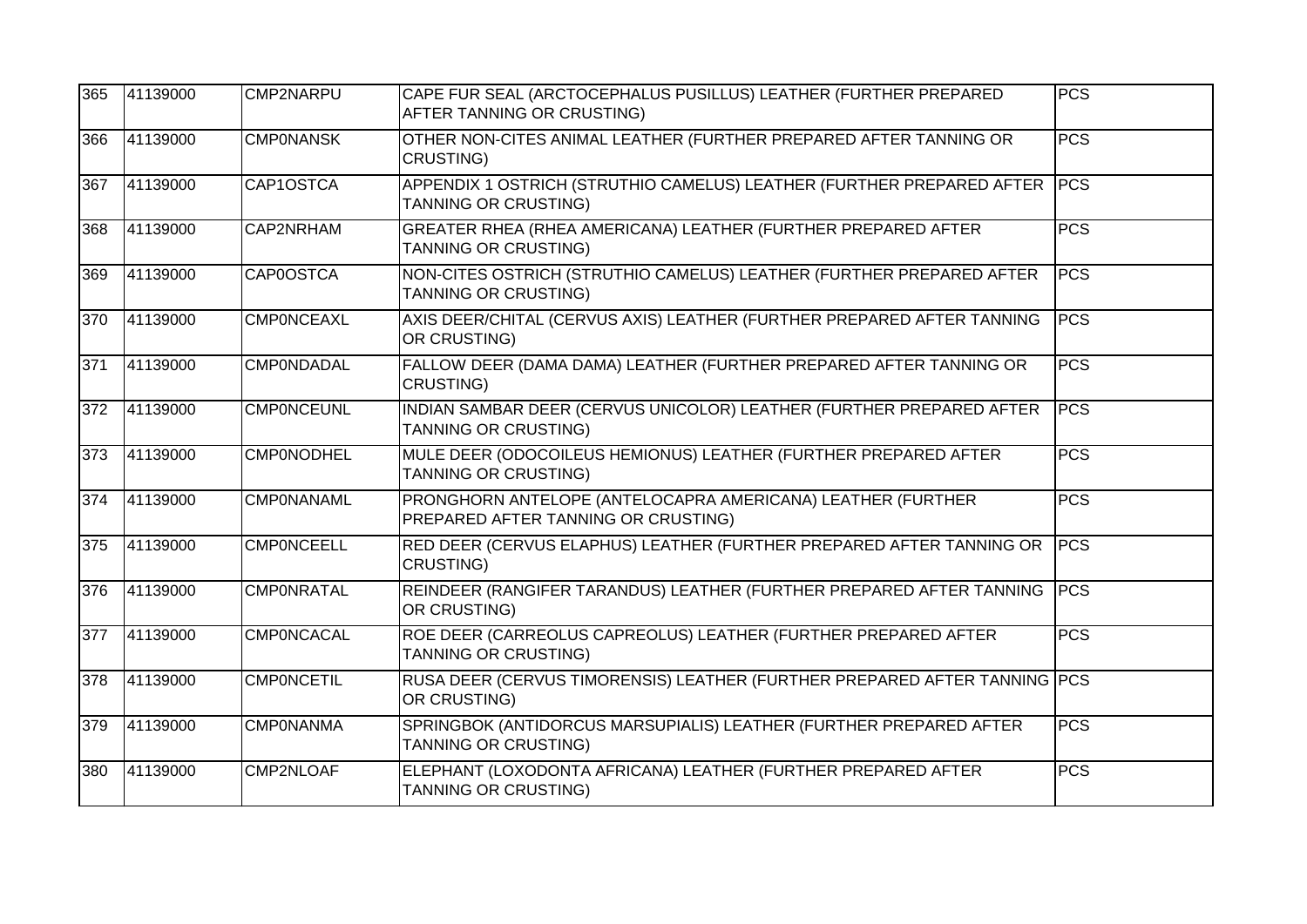| 381 | 41139000 | <b>CPPONPRGL</b>  | BLUE SHARK (PRONACE GLAUCA) LEATHER (FURTHER PREPARED AFTER TANNING<br>OR CRUSTING)                    | <b>PCS</b> |
|-----|----------|-------------------|--------------------------------------------------------------------------------------------------------|------------|
| 382 | 41139000 | <b>CPPONLANIL</b> | NILE PERCH LEATHER (LATES NILOTICUS) LEATHER (FURTHER PREPARED AFTER<br>TANNING OR CRUSTING)           | <b>PCS</b> |
| 383 | 41139000 | <b>CPPONFISH</b>  | NON-CITES FISH LEATHER (FURTHER PREPARED AFTER TANNING OR CRUSTING)                                    | <b>PCS</b> |
| 384 | 41139000 | <b>CPPONDASP</b>  | STINGRAY SPECIES LEATHER (FURTHER PREPARED AFTER TANNING OR CRUSTING) PCS                              |            |
| 385 | 41139000 | <b>CBP0NDUMEL</b> | ASIAN COMMON TOAD (DUTTAPHRYNUS MELANOSTICTUS) LEATHER (FURTHER<br>PREPARED AFTER TANNING OR CRUSTING) | <b>PCS</b> |
| 386 | 41139000 | <b>CBPONRHMA</b>  | CANE FROG (RHINELLA MARINA) LEATHER (FURTHER PREPARED AFTER TANNING<br>OR CRUSTING)                    | <b>PCS</b> |
| 387 | 41139000 | <b>CBPONLICAL</b> | GREEN TREE FROG (LITORIA CAERULEA) LEATHER (FURTHER PREPARED AFTER<br>TANNING OR CRUSTING)             | <b>PCS</b> |
| 388 | 41139000 | CMP1NMAPE         | CHINESE PANGOLIN (MANIS PENTADACTYLA) LEATHER (FURTHER PREPARED AFTER PCS<br>TANNING OR CRUSTING)      |            |
| 389 | 41139000 | CMP1NMAJA         | MALAYAN PANGOLIN (MANIS JAVANICA) LEATHER (FURTHER PREPARED AFTER<br>TANNING OR CRUSTING)              | <b>PCS</b> |
| 390 | 41139000 | <b>CMP0NEQBU</b>  | BURCHELL'S ZEBRA (EQUUS BURCHELLI) LEATHER (FURTHER PREPARED AFTER<br>TANNING OR CRUSTING)             | <b>PCS</b> |
| 391 | 41139000 | CMP2NEQHA         | HARTMANN'S ZEBRA (EQUUS Z. HARTMANNAE) LEATHER (FURTHER PREPARED<br>AFTER TANNING OR CRUSTING)         | <b>PCS</b> |
| 392 | 41139000 | <b>CMP0NEQQU</b>  | ZEBRA LEATHER (EQUUS QUAGGA) LEATHER (FURTHER PREPARED AFTER TANNING PCS<br>OR CRUSTING)               |            |
| 393 | 43016000 | <b>CMP2NPSGR</b>  | CHILOE FOX (PSEUDALOPEX GRISEUS) RAW FURSKIN                                                           | <b>PCS</b> |
| 394 | 43018000 | CMP2NARPU         | CAPE FUR SEAL (ARCTOCEPHALUS PUSILLUS) RAW FURSKIN                                                     | <b>PCS</b> |
| 395 | 51054000 | CMP2NLOAF         | AFRICAN ELEPHANT(LOXODONTA AFRICANA) HAIR, CARDED/COMBED                                               | <b>PCS</b> |
| 396 | 71179012 | CZP3NCOEL         | CORAL (CORALLIUM ELATIUS) BANGLES                                                                      | <b>PCS</b> |
| 397 | 71179012 | CZP3NCOJA         | CORAL (CORALLIUM JAPONICUM) BANGLES                                                                    | <b>PCS</b> |
| 398 | 71179012 | CZP3NCOKO         | <b>CORAL (CORALLIUM KONJOI) BANGLES</b>                                                                | <b>PCS</b> |
| 399 | 71179012 | CZP3NCOSE         | CORAL (CORALLIUM SECUNDUM) BANGLES                                                                     | <b>PCS</b> |
| 400 | 71179022 | CZP3NCOEL         | CORAL (CORALLIUM ELATIUS) IMITATION JEWELLERY                                                          | <b>PCS</b> |
| 401 | 71179022 | CZP3NCOJA         | CORAL (CORALLIUM JAPONICUM) IMITATION JEWELLERY                                                        | <b>PCS</b> |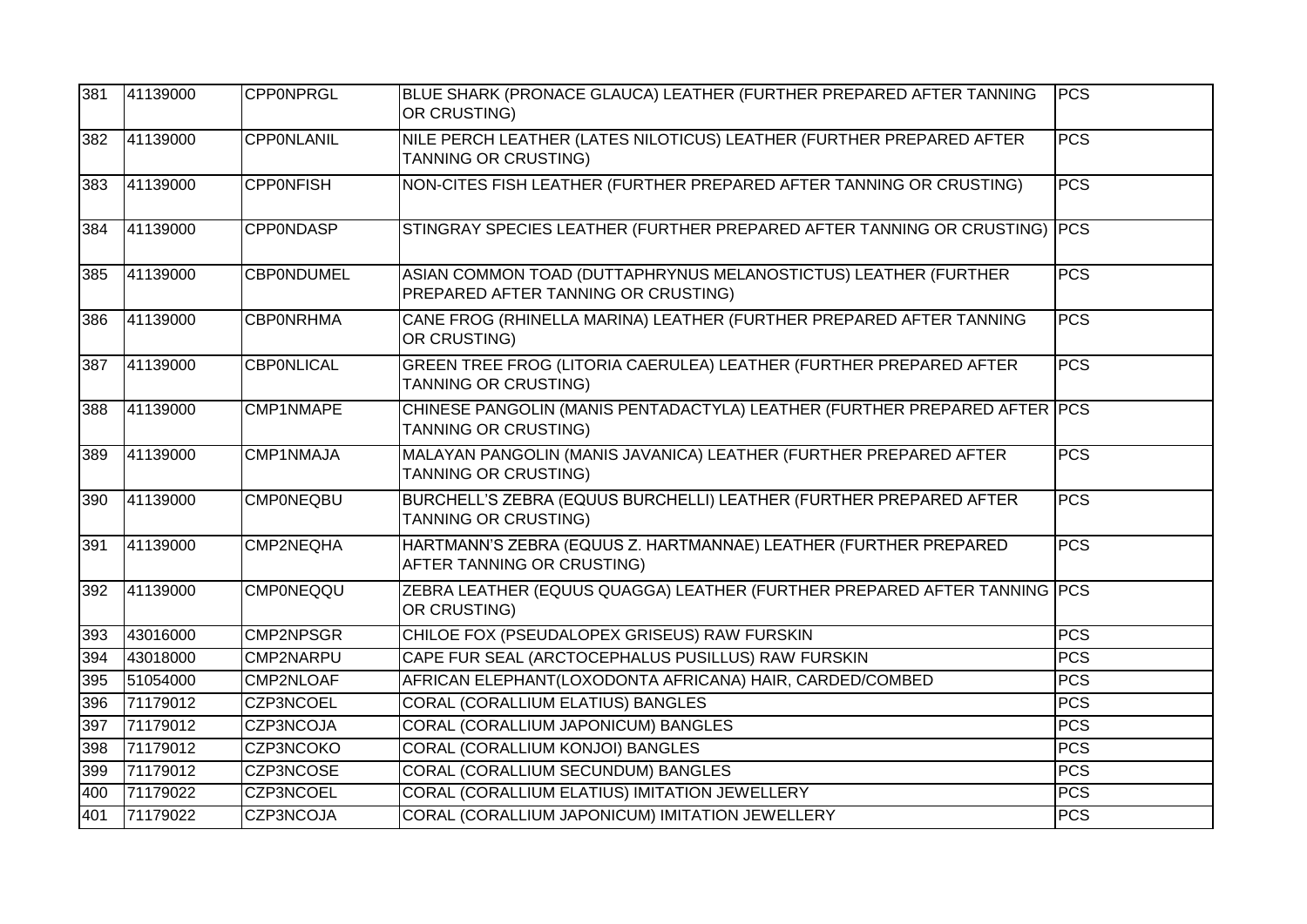| 402 | 71179022 | CZP3NCOKO         | CORAL (CORALLIUM KONJOI) IMITATION JEWELLERY              | <b>PCS</b>       |
|-----|----------|-------------------|-----------------------------------------------------------|------------------|
| 403 | 71179022 | CZP3NCOSE         | CORAL (CORALLIUM SECUNDUM) IMITATION JEWELLERY            | PCS              |
| 404 | 71179092 | CZP3NCOEL         | CORAL (CORALLIUM ELATIUS) IMITATION JEWELLERY PARTS       | $\overline{PCS}$ |
| 405 | 71179092 | CZP3NCOJA         | CORAL (CORALLIUM JAPONICUM) IMITATION JEWELLERY PARTS     | $\overline{PCS}$ |
| 406 | 71179092 | CZP3NCOKO         | CORAL (CORALLIUM KONJOI) IMITATION JEWELLERY PARTS        | <b>PCS</b>       |
| 407 | 71179092 | CZP3NCOSE         | CORAL (CORALLIUM SECUNDUM) IMITATION JEWELLERY PARTS      | <b>PCS</b>       |
| 408 | 96011090 | CRP1CCRPO         | SALTWATER CROCODILE (CRCOCODYLUS POROSUS) TEETH, WORKED   | $\overline{PCS}$ |
| 409 | 96011090 | CMP1NLOAF         | AFRICAN ELEPHANT (LOXODONTA AFRICANA) WORKED IVORY        | $\overline{PCS}$ |
| 410 | 96011090 | CMP2NLOAF         | AFRICAN ELEPHANT (LOXODONTA AFRICANA) WORKED IVORY        | <b>PCS</b>       |
| 411 | 96011090 | CMP1NELMA         | ASIAN ELEPHANT (ELEPHAS MAXIMUS) WORKED IVORY             | <b>PCS</b>       |
| 412 | 96011090 | CMP1DUDU          | DUGONG (DUGONG DUGON) WORKED IVORY                        | $\overline{PCS}$ |
| 413 | 96011090 | <b>CMP1NELSP</b>  | ELEPHANT (ELEPHANTIDAE SPECIES) WORKED IVORY              | <b>PCS</b>       |
| 414 | 96011090 | <b>CMPONEXANI</b> | EXTINCT ANIMAL WORKED IVORY                               | PCS              |
| 415 | 96011090 | CMP2NHIAM         | HIPPOPOTAMUS (HIPPOPOTAMUS AMPHIBIUS) WORKED IVORY        | <b>PCS</b>       |
| 416 | 96011090 | <b>CMPONMASP</b>  | MAMMOTH (MAMMUTHUS SPECIES) WORKED IVORY                  | <b>PCS</b>       |
| 417 | 96011090 | CMP3NODRO         | WALRUS (ODOBENUS ROSMARUS) WORKED IVORY                   | <b>PCS</b>       |
| 418 | 96011090 | <b>CMP1NDIBI</b>  | BLACK RHINOCEROS (DICEROS BICORNIS) WORKED HORN           | <b>PCS</b>       |
| 419 | 96011090 | <b>CMP1NRHUN</b>  | INDIAN RHINOCEROS (RHINOCEROS UNICORNIS) WORKED HORN      | <b>PCS</b>       |
| 420 | 96011090 | <b>CMP1NRHSO</b>  | JAVAN RHINOCEROS (RHINOCEROS SONDAICUS) WORKED HORN       | <b>PCS</b>       |
| 421 | 96011090 | CMP1NRHSP         | RHINOCEROS SPECIES (RHINOCEROTIDAE SPECIES) WORKED HORN   | $\overline{PCS}$ |
| 422 | 96011090 | <b>CMP1NCESI</b>  | WHITE RHINOCEROS (CERATOTHEERIUM SIMUM) WORKED HORN       | <b>PCS</b>       |
| 423 | 96011090 | <b>CMP2NCESI</b>  | WHITE RHINOCEROS (CERATOTHEERIUM SIMUM) WORKED HORN       | <b>PCS</b>       |
| 424 | 96011090 | <b>CPPONSHARK</b> | NON-CITES SHARK TEETH, WORKED                             | <b>PCS</b>       |
| 425 | 96019019 | CRP2NTECA         | COMMON BOX TURTLE (TERRAPENE CAROLINA) WORKED SHELL       | <b>PCS</b>       |
| 426 | 96019019 | <b>CRP1NCHNI</b>  | GALAPAGOS GIANT TORTOISE (CHELONOIDIS NIGRA) WORKED SHELL | <b>PCS</b>       |
| 427 | 96019019 | <b>CRP1NCHMY</b>  | <b>GREEN TURTLE (CHELONIA MYDAS) WORKED SHELL</b>         | <b>PCS</b>       |
| 428 | 96019019 | <b>CRP1NERIM</b>  | HAWKSBILL TURTLE (ERETMOCHELYS IMBRICATA) WORKED SHELL    | <b>PCS</b>       |
| 429 | 96019019 | <b>CRP2NTEGR</b>  | MOORISH TORTOISE (TESTUDO GRAECA) WORKED SHELL            | <b>PCS</b>       |
| 430 | 96019019 | CRP1NCHSP         | SEA TURTLE SPECIES (CHELONIIDAE SPP.) WORKED SHELL        | <b>PCS</b>       |
| 431 | 96019019 | <b>CRP1NTESP</b>  | TORTOISE SPECIES (TESTUDINIDAE SPP.) WORKED SHELL         | <b>PCS</b>       |
| 432 | 96019090 | <b>CMP0NABO</b>   | NON-CITES ANIMAL WORKED BONE                              | <b>PCS</b>       |
| 433 | 96019090 | <b>CMPONANTR</b>  | NON-CITES ANIMAL WORKED HORN                              | <b>PCS</b>       |
| 434 | 96019090 | <b>CMP0NBUBU</b>  | WATER BUFFALO (BUBALLUS BUBALIS) WORKED HORN              | <b>PCS</b>       |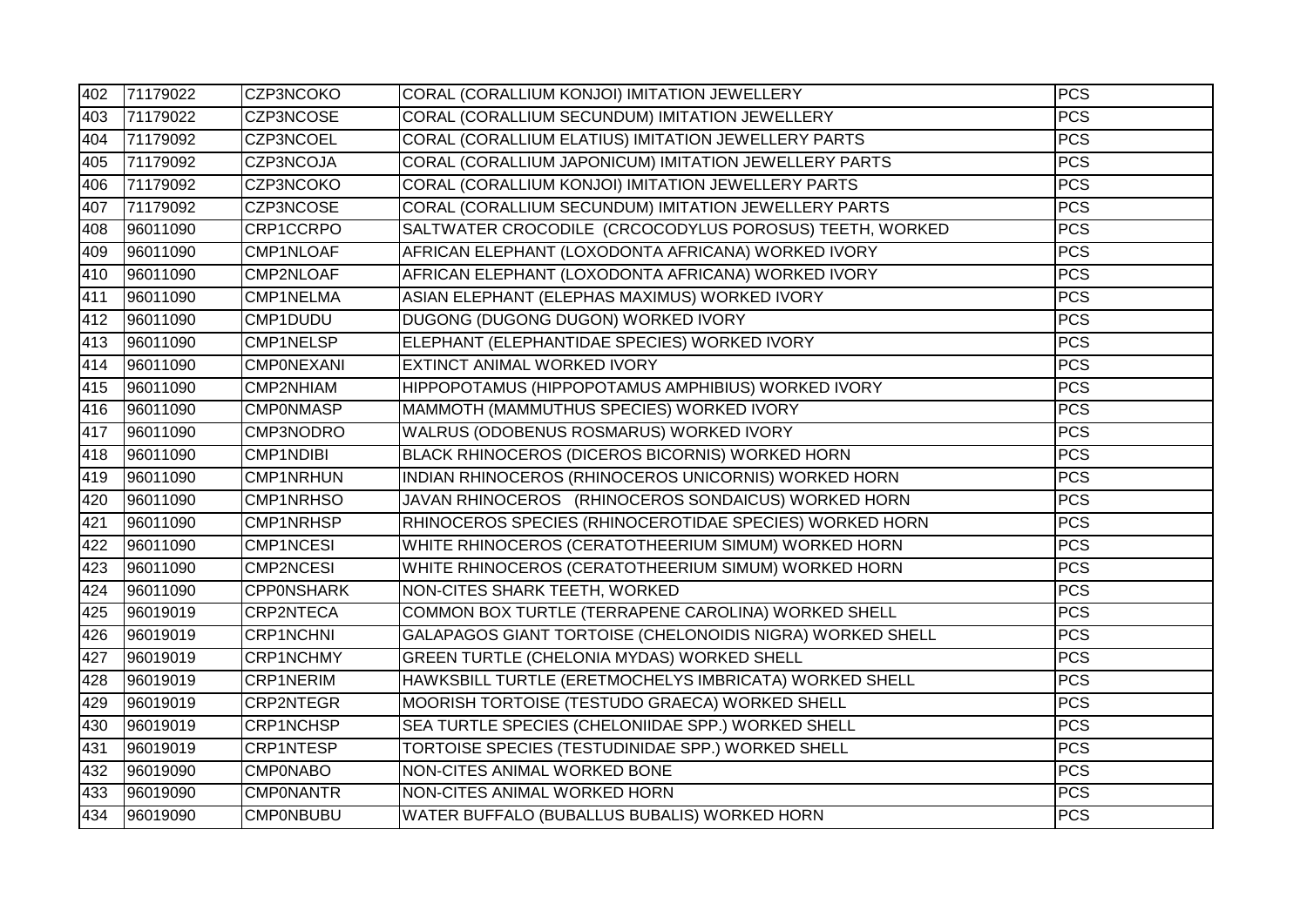| 435 | 96019090 | CZP2NANSP          | BLACK CORAL (ANTIPATHARIA SPP.), WORKED             | <b>PCS</b> |
|-----|----------|--------------------|-----------------------------------------------------|------------|
| 436 | 96019090 | CRP1NCETSP         | CETACEAN (CETACEA SPP.) WORKED BONE                 | <b>PCS</b> |
| 437 | 96019090 | CMP1NPHMA          | SPERM WHALE (PHYSETER MACROCEPHALUS) WORKED BONE    | <b>PCS</b> |
| 438 | 96019090 | CZP3NCOEL          | CORAL (CORALLIUM ELATIUS), WORKED                   | <b>PCS</b> |
| 439 | 96019090 | CZP3NCOJA          | CORAL (CORALLIUM JAPONICUM), WORKED                 | <b>PCS</b> |
| 440 | 96019090 | <b>CZP3NCOKO</b>   | CORAL (CORALLIUM KONJOI), WORKED                    | <b>PCS</b> |
| 441 | 96019090 | CZP3NCOSE          | CORAL (CORALLIUM SECUNDUM), WORKED                  | <b>PCS</b> |
| 442 | 96019090 | <b>CZPONSESH</b>   | NON-CITES SEASHELL (DECORATIVE), WORKED             | <b>PCS</b> |
| 443 | 96019090 | <b>CRPONSNAKE</b>  | NON-CITES SNAKE WORKED BONE                         | <b>PCS</b> |
| 444 | 97050090 | CMP2NCACA          | AFRICAN CARACAL (CARACAL CARACAL) TROPHY            | <b>PCS</b> |
| 445 | 97050090 | CMP2NLOAF          | AFRICAN ELEPHANT (LOXONDONTA AFRICANA) TROPHY       | <b>PCS</b> |
| 446 | 97050090 | CMP2NURAM          | AMERICAN BLACK BEAR<br>(URSUS AMERICANUS) TROPHY    | <b>PCS</b> |
| 447 | 97050090 | CMP1NBABA          | <b>BABIRUSA (BABYROUSA BABYRUSSA) TROPHY</b>        | <b>PCS</b> |
| 448 | 97050090 | CMP2NPAHAUR        | BABOON (PAPIO HAMADRYAS URSINUS) TROPHY             | <b>PCS</b> |
| 449 | 97050090 | CMP2NLYRU          | <b>BOBCAT (LYNX RUFUS) TROPHY</b>                   | <b>PCS</b> |
| 450 | 97050090 | CMP2NDAPYPY        | BONTEBOK (DAMALISCUS PYGARUS PYGARUS) TROPHY        | <b>PCS</b> |
| 451 | 97050090 | CMP2NFECA          | CARACAL (FELIS CARACAL) TROPHY                      | <b>PCS</b> |
| 452 | 97050090 | CMP2NFESP          | CAT (FELIS SPECIES) TROPHY                          | <b>PCS</b> |
| 453 | 97050090 | CMP1NACJU          | CHEETAH (ACINONYX JUBATUS) TROPHY                   | <b>PCS</b> |
| 454 | 97050090 | <b>CMP2NURAR</b>   | GRIZZAY BEAR (URSUS ARCTOS) TROPHY                  | <b>PCS</b> |
| 455 | 97050090 | CMP2NEQZEHA        | HARTMANN'S ZEBRA (EQUUS ZEBRA HARTMANNAE) TROPHY    | <b>PCS</b> |
| 456 | 97050090 | CMP2NHIAM          | HIPPOPOTAMUS (HIPPOPOTAMUS AMPHIBIUS) TROPHY        | <b>PCS</b> |
| 457 | 97050090 | CMP2NKOLE          | LECHWE (KOBUS LECHE) TROPHY                         | <b>PCS</b> |
| 458 | 97050090 | CMP1NPAPA          | LEOPARD (PANTHERA PARDUS) TROPHY                    | <b>PCS</b> |
| 459 | 97050090 | CMP2NPALE          | LION (PANTHERA LEO) TROPHY                          | <b>PCS</b> |
| 460 | 97050090 | <b>CMP2NLYCA</b>   | LYNX (LYNX CANADENSIS) TROPHY                       | <b>PCS</b> |
| 461 | 97050090 | <b>CMP0NODHET</b>  | MULE DEER (ODOCOILEUS HEMIONUS) TROPHY              | <b>PCS</b> |
| 462 | 97050090 | CMP2NMOMO          | NARWHAL (MONODON MONOCEROS) TROPHY                  | <b>PCS</b> |
| 463 | 97050090 | <b>CMPONANTR</b>   | <b>NON-CITES ANIMAL TROPHIES</b>                    | <b>PCS</b> |
| 464 | 97050090 | <b>CMPONCEELT</b>  | <b>RED DEER (CERVUS ELAPHUS) TROPHY</b>             | <b>PCS</b> |
| 465 | 97050090 | <b>CMPONRATAT</b>  | REINDEER (RANGIFER TARANDUS) TROPHY                 | <b>PCS</b> |
| 466 | 97050090 | <b>CMP2NCESISI</b> | SOUTHERN WHITE RHINO (CERATOTHERIUM S.SIMUN) TROPHY | <b>PCS</b> |
| 467 | 97050090 | <b>CMP1NPATI</b>   | TIGER (PANTHERA TIGRIS) TROPHY                      | <b>PCS</b> |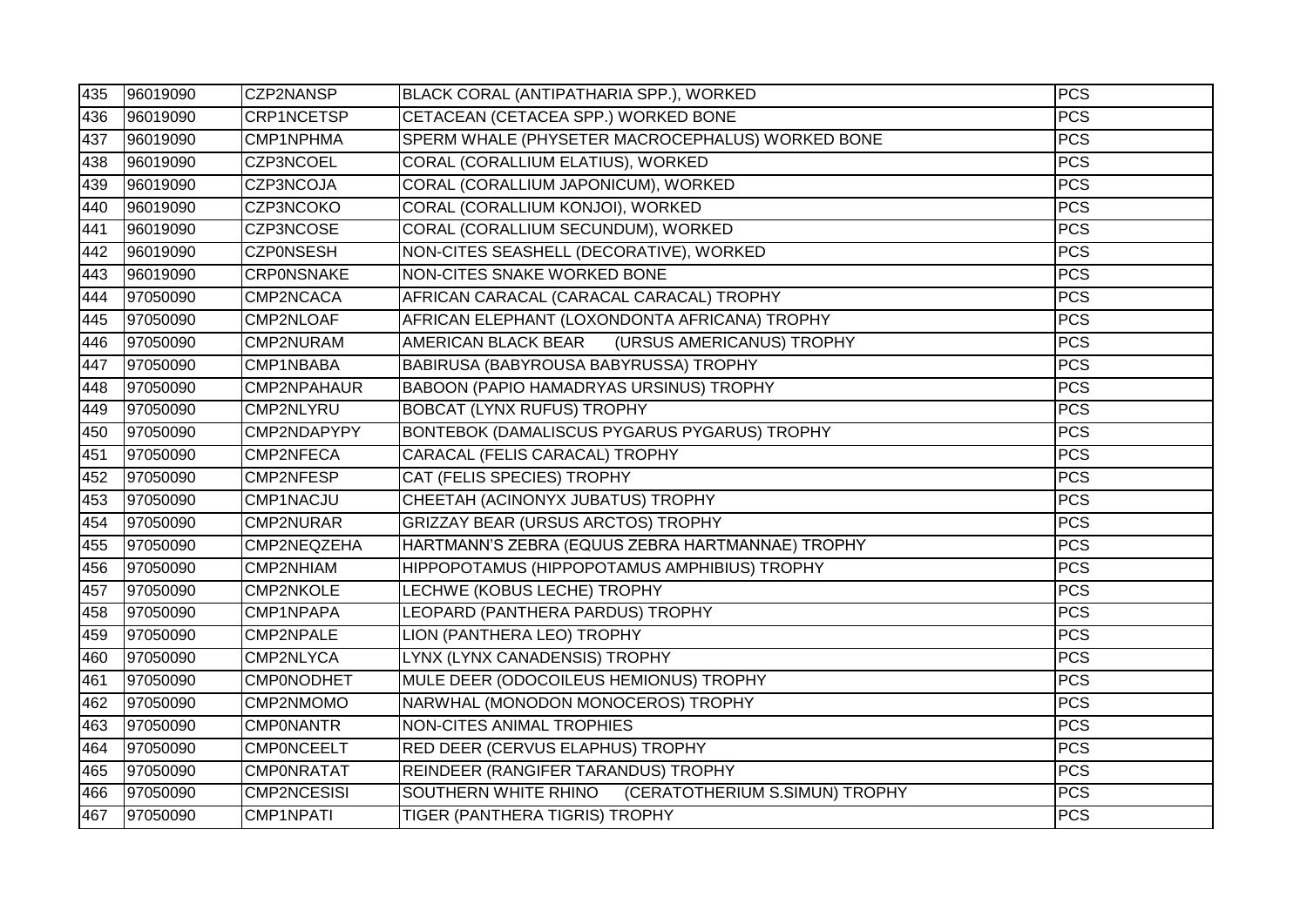| 468 | 97050090 | CMP2NCHPY         | VERVET MONKEY (CHLOROCEBUS PYGERYTHRUS) TROPHY            | <b>PCS</b> |
|-----|----------|-------------------|-----------------------------------------------------------|------------|
| 469 | 97050090 | <b>CMP0NODVIT</b> | WHITETAIL DEER (ODOCOILEUS VIRGINIANUS) TROPHY            | <b>PCS</b> |
| 470 | 97050090 | CMP2NCALUT        | <b>WOLF (CANIS LUPUS) TROPHY</b>                          | <b>PCS</b> |
| 471 | 97050090 | CMP1NVAVA         | BLACK AND WHITE RUFFED LEMUR (VARECIA VARIEGATA) TROPHY   | <b>PCS</b> |
| 472 | 97050090 | CMP1NCEELH        | KASHMIR RED DEER (CERVUS ELAPHUS HANGLU) TROPHY           | <b>PCS</b> |
| 473 | 97050090 | CMP1NPOPY         | ORANGUTAN (PONGO PYGMAEUS) TROPHY                         | <b>PCS</b> |
| 474 | 97050090 | CAP1OSTCA         | APPENDIX I OSTRICH (STRUTHIO CAMELUS) TROPHY              | <b>PCS</b> |
| 475 | 97050090 | CAP2NACNI         | EURASIAN SPARROWHAWK (ACCIPITER NISUS) TROPHY             | <b>PCS</b> |
| 476 | 97050090 | CAP2NARCH         | GREEN-WINGED MACAW (ARA CHLOROPTERUS) TROPHY              | <b>PCS</b> |
| 477 | 97050090 | <b>CAPONANTR</b>  | NON-CITES BIRD TROPHIES TROPHY                            | <b>PCS</b> |
| 478 | 97050090 | CAP0OSTCA         | NON-CITES OSTRICH (STRUTHIO CAMELUS) TROPHY               | <b>PCS</b> |
| 479 | 97050090 | CAP2NAMFR         | ANDEAN EMERALD (AMAZILIA FRANCIAE) TROPHY                 | <b>PCS</b> |
| 480 | 97050090 | CAP2NLOGA         | CHATTERING LORY (LORIUS GARRULUS) TROPHY                  | <b>PCS</b> |
| 481 | 97050090 | CAP2NPAAP         | GREATER BIRD-OF-PARADISE (PARADISAEA APODA) TROPHY        | <b>PCS</b> |
| 482 | 97050090 | CAP2NTROSP        | HUMMINGBIRD (TROCHILIDAE SPP.) TROPHY                     | <b>PCS</b> |
| 483 | 97050090 | CAP1NCYNO         | PARAKEET (CYANORAMPHUS NOVAEZELANDIAE) TROPHY             | <b>PCS</b> |
| 484 | 97050090 | CAP2NPLEX         | PARAKEET (PLATYCERCUS EXIMIUS) TROPHY                     | <b>PCS</b> |
| 485 | 97050090 | CAP2NAMLE         | PLAIN-BELLIED EMERALD (AMAZILIA LEUCOGASTER) TROPHY       | <b>PCS</b> |
| 486 | 97050090 | CAP2NPARA         | RAGGIANA BIRD OF PARADISE (PARADISAEA RAGGIANA) TROPHY    | <b>PCS</b> |
| 487 | 97050090 | CAP2NMIMI         | RED KITE (MILVUS MILVUS) TROPHY                           | <b>PCS</b> |
| 488 | 97050090 | CAP2NNYSC         | SNOW OWL (NYCTEA SCANDIACA) TROPHY                        | <b>PCS</b> |
| 489 | 97050090 | CAP2NHESQ         | STRIPE-BREASTED STARTHROAT (HELIOMASTER SQUAMOSUS) TROPHY | <b>PCS</b> |
| 490 | 97050090 | CAP2NAMVE         | VERSICOLORED EMERALD (AMAZILIA VERSICOLOR) TROPHY         | <b>PCS</b> |
| 491 | 97050090 | CAP2NAMCA         | WHITE-BELLIED EMERALD (AMAZILIA CANDIDA) TROPHY           | <b>PCS</b> |
| 492 | 97050090 | CAP2NAMBR         | WHITE-CHESTED EMERALD (AMAZILIA BREVIROSTRIS) TROPHY      | <b>PCS</b> |
| 493 | 97050090 | CAP1NCASU         | YELLOW-CRESTED COCKATOO (CACATUA SULPHUREA) TROPHY        | <b>PCS</b> |
| 494 | 97050090 | CAP1NSPHU         | HUMBOLDT PENGUIN (SPHENISCUS HUMBOLDTI) TROPHY            | <b>PCS</b> |
| 495 | 97050090 | CPP2NCACA         | GREAT WHITE SHARK (CARCHARODON CARCHARIAS) TROPHY         | <b>PCS</b> |
| 496 | 97050090 | <b>CPPONANTR</b>  | <b>NON-CITES FISH SPECIMENS</b>                           | <b>PCS</b> |
| 497 | 97050090 | <b>CPPONSHARK</b> | <b>NON-CITES SHARK TEETH</b>                              | <b>PCS</b> |
| 498 | 97050090 | CIP2NPAAP         | APOLLO BUTTERFLY (PARNASSIUS APOLLO) TROPHY               | <b>PCS</b> |
| 499 | 97050090 | CIP2NORAE         | BIRDWING BUTTERFLY (ORNITHOPTERA AEASACUS) TROPHY         | <b>PCS</b> |
| 500 | 97050090 | CIP1NORAL         | BIRDWING BUTTERFLY (ORNITHOPTERA ALEXANDRAE) TROPHY       | <b>PCS</b> |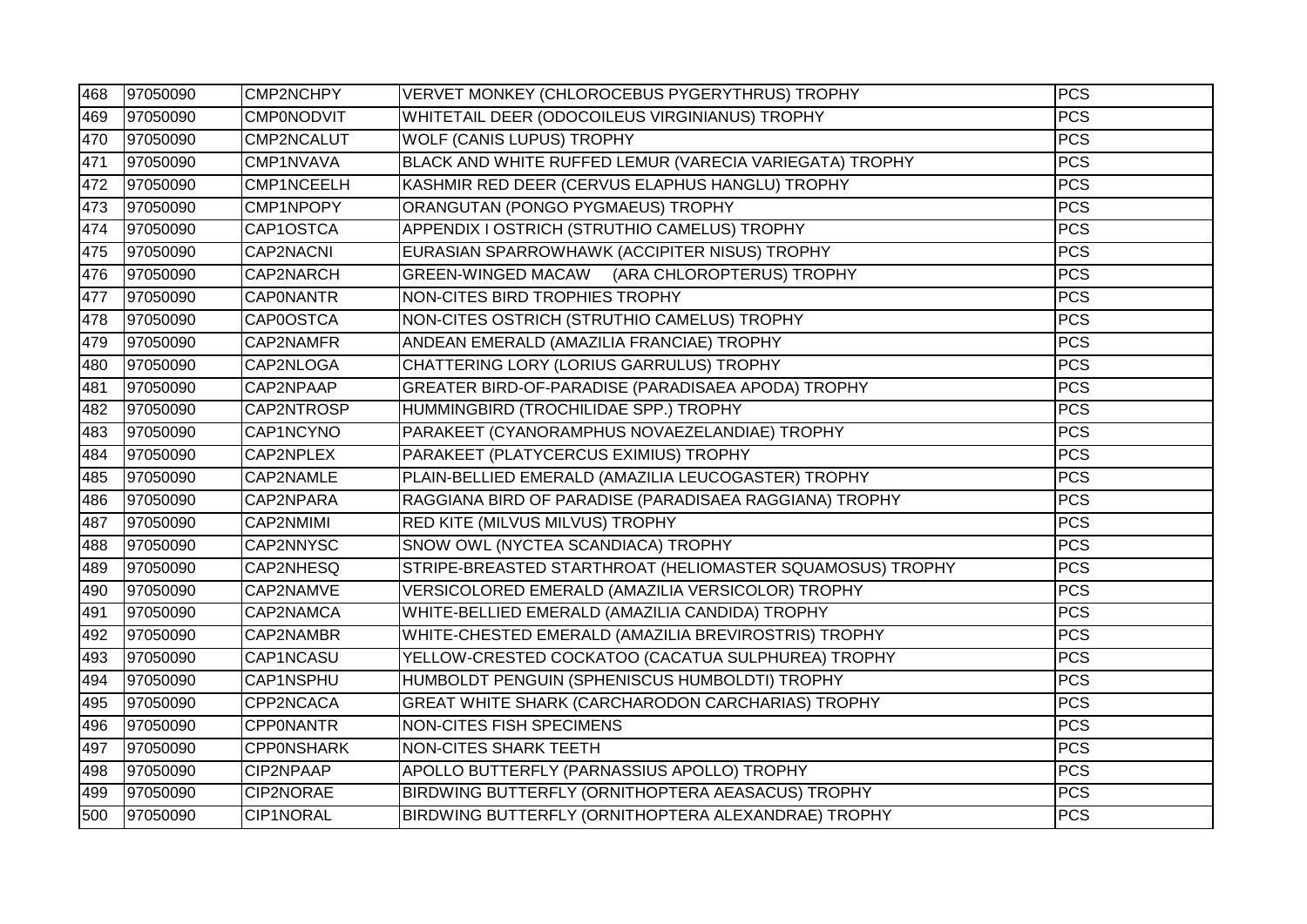| 501 | 97050090 | CIP2NORAO          | BIRDWING BUTTERFLY (ORNITHOPTERA ALLOTEI) TROPHY         | <b>PCS</b> |
|-----|----------|--------------------|----------------------------------------------------------|------------|
| 502 | 97050090 | CIP2NORCA          | BIRDWING BUTTERFLY (ORNITHOPTERA CAELESTIS) TROPHY       | <b>PCS</b> |
| 503 | 97050090 | <b>CIP2NORCR</b>   | BIRDWING BUTTERFLY (ORNITHOPTERA CROESUS) TROPHY         | <b>PCS</b> |
| 504 | 97050090 | CIP2NORME          | BIRDWING BUTTERFLY (ORNITHOPTERA MERIDIONALIS) TROPHY    | <b>PCS</b> |
| 505 | 97050090 | CIP2NORSP          | BIRDWING BUTTERFLY (ORNITHOPTERA SPECIES) TROPHY         | <b>PCS</b> |
| 506 | 97050090 | <b>CIP2NORTI</b>   | BIRDWING BUTTERFLY (ORNITHOPTERA TITHONUS) TROPHY        | <b>PCS</b> |
| 507 | 97050090 | CIP2NTGSP          | BIRDWING BUTTERFLY (TROGONOPTERA SPECIES) TROPHY         | <b>PCS</b> |
| 508 | 97050090 | <b>CIP2NTGTR</b>   | BIRDWING BUTTERFLY (TROGONOPTERA TROJANA) TROPHY         | <b>PCS</b> |
| 509 | 97050090 | <b>CIP2NTRAN</b>   | BIRDWING BUTTERFLY (TROIDES ANDROMACHE) TROPHY           | <b>PCS</b> |
| 510 | 97050090 | <b>CIP2NTRCR</b>   | BIRDWING BUTTERFLY (TROIDES CITON) TROPHY                | <b>PCS</b> |
| 511 | 97050090 | <b>CIP2NTRCU</b>   | BIRDWING BUTTERFLY (TROIDES CUNEIFERA) TROPHY            | <b>PCS</b> |
| 512 | 97050090 | <b>CIP2NTRDA</b>   | BIRDWING BUTTERFLY (TROIDES DARSIUS) TROPHY              | <b>PCS</b> |
| 513 | 97050090 | CIP2NTRHD          | BIRDWING BUTTERFLY (TROIDES HADAMANTUS) TROPHY           | <b>PCS</b> |
| 514 | 97050090 | CIP2NTRHA          | BIRDWING BUTTERFLY (TROIDES HALIPHRON) TROPHY            | <b>PCS</b> |
| 515 | 97050090 | <b>CIP2NTRHY</b>   | BIRDWING BUTTERFLY (TROIDES HYPOLITUS) TROPHY            | <b>PCS</b> |
| 516 | 97050090 | CIP2NTRMA          | BIRDWING BUTTERFLY (TROIDES MAGELLANUS) TROPHY           | <b>PCS</b> |
| 517 | 97050090 | <b>CIP2NTRMI</b>   | BIRDWING BUTTERFLY (TROIDES MINOS) TROPHY                | <b>PCS</b> |
| 518 | 97050090 | <b>CIP2NTRMR</b>   | BIRDWING BUTTERFLY (TROIDES MIRANDA) TROPHY              | <b>PCS</b> |
| 519 | 97050090 | <b>CIP2NTROB</b>   | BIRDWING BUTTERFLY (TROIDES OBLONGOMACULATUS) TROPHY     | <b>PCS</b> |
| 520 | 97050090 | CIP2NTRPL          | BIRDWING BUTTERFLY (TROIDES PLATENI) TROPHY              | <b>PCS</b> |
| 521 | 97050090 | CIP2NTRPA          | BIRDWING BUTTERFLY (TROIDES PLATO) TROPHY                | <b>PCS</b> |
| 522 | 97050090 | <b>CIP2NTRPR</b>   | BIRDWING BUTTERFLY (TROIDES PRATTORUM) TROPHY            | <b>PCS</b> |
| 523 | 97050090 | <b>CIP2NTRRI</b>   | BIRDWING BUTTERFLY (TROIDES RIEDELI) TROPHY              | <b>PCS</b> |
| 524 | 97050090 | <b>CIP2NTRSP</b>   | BIRDWING BUTTERFLY (TROIDES SPECIES) TROPHY              | <b>PCS</b> |
| 525 | 97050090 | CIP2NTRVA          | BIRDWING BUTTERFLY (TROIDES VANDEPOLLI) TROPHY           | <b>PCS</b> |
| 526 | 97050090 | <b>CIP2NORCH</b>   | CHIMAERA BIRDWING (ORNITHOPTERA CHIMAERA) TROPHY         | <b>PCS</b> |
| 527 | 97050090 | <b>CIP2NTRHE</b>   | COMMON BIRDWING (TROIDES HELENA) TROPHY                  | <b>PCS</b> |
| 528 | 97050090 | CIP2NPAHO          | CORSICAN SWALLOWTAIL BUTTERFLY (PAPILIO HOSPITON) TROPHY | <b>PCS</b> |
| 529 | 97050090 | <b>CIP2NORUR</b>   | D'URVILLE'S BIRDWING (ORNITHOPTERA URVILLIANA) TROPHY    | <b>PCS</b> |
| 530 | 97050090 | <b>CIP2NTRAM</b>   | GOLDEN BIRDWING (TROIDES AMPHRYSUS) TROPHY               | <b>PCS</b> |
| 531 | 97050090 | CIP2NORGO          | GOLIATH BIRDWING (ORNITHOPTERA GOLIATH) TROPHY           | <b>PCS</b> |
| 532 | 97050090 | CIP2NTESP          | KAISER-I-HIND BUTTERFLY (TEINOPALPUS SPECIES) TROPHY     | <b>PCS</b> |
| 533 | 97050090 | <b>CIPONINSECT</b> | NON-CITES INSECT (BEETLE, BUTTERFLY) TROPHY              | <b>PCS</b> |